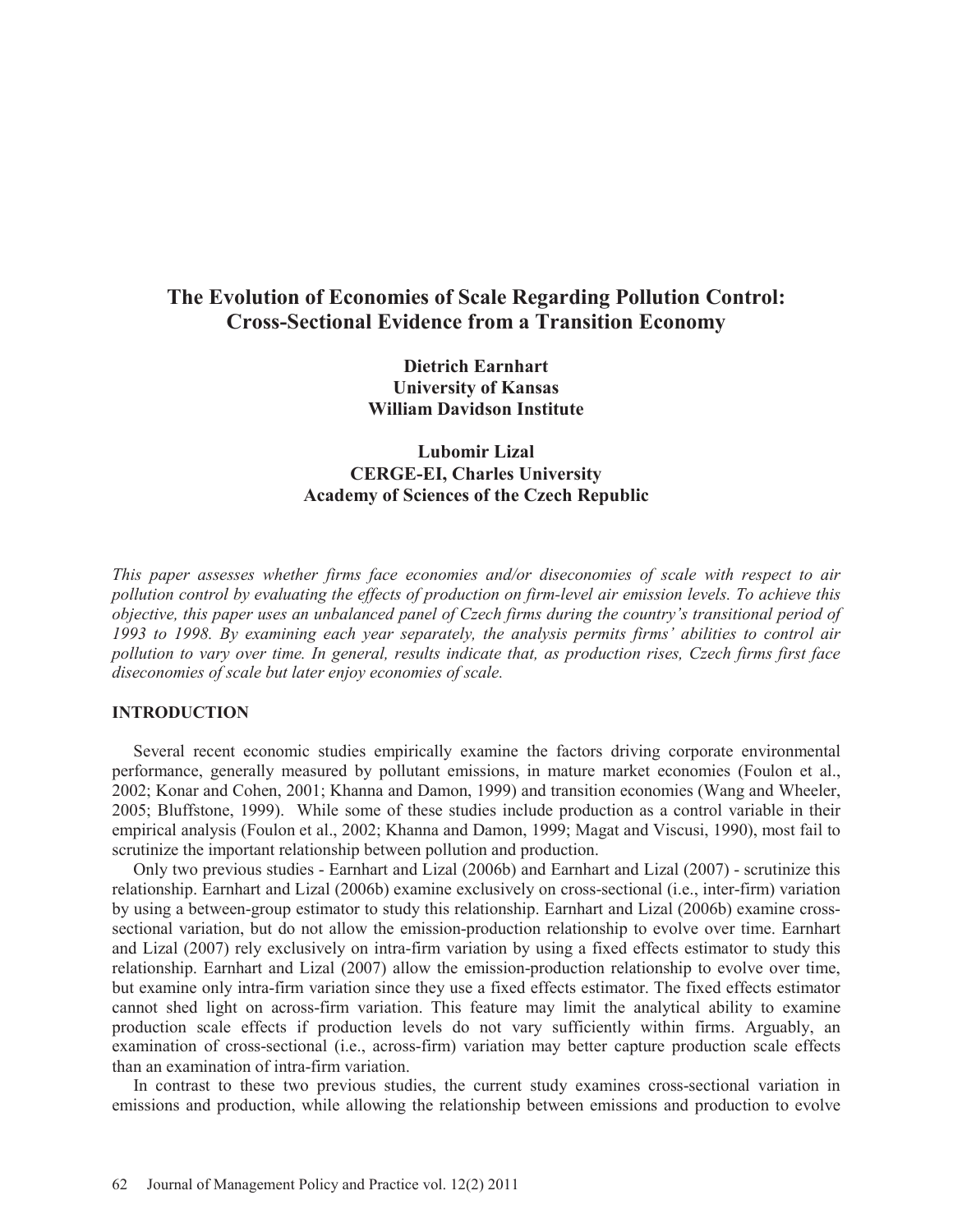(or at least vary) over time. This study closely examines the emission-production relationship by analyzing firm-level environmental performance, as measured by air pollutant emissions, in the transition economy of the Czech Republic during the years 1993 to 1998. In particular, our study assesses whether Czech firms in this period faced economies and/or diseconomies of scale with respect to pollution control by evaluating the effects of production on the level of air pollution emitted by large stationary sources. By estimating a separate set of production-related coefficients for each individual year of the sample period, the analysis permits economies/diseconomies of scale to vary over time, which seems critical in the context of a transition economy.

 Contrary to the two noted previous studies, the current paper also assesses whether the curvature in the emission-production relationship meaningfully deviates from a simple linear relationship by examining the lower and medium ranges of production and the threshold point between economies and diseconomies of scale. Neither of the two previous studies assess the absolute or relative shape of the year-specific emission-production relationships.

 These differences permit this study to identify production scale effects that depend on the range of production. Specifically, this study is able to discern third-order effects in the emission-production relationship. The two previous studies either do not discern these types of effects or find them only for a limited set of sectors.

 In general, results indicate that, as production rises, Czech firms first face diseconomies of scale but later enjoy economies of scale. However, for most firms in any given year, these diseconomies and economies are economically irrelevant.

 This paper explores air pollution control by Czech firms within the following format. The next section develops a simple framework for understanding production scale effects. Section 3 describes the database on firm-level air pollutant emissions and production. Section 4 estimates and interprets the effects of production scale on air pollutant emissions. The final section concludes.

### **SCALE OF PRODUCTION: ECONOMIES AND/OR DISECONOMIES OF SCALE**

 This paper analyzes the effects of production scale on the level of air pollutant emissions. In particular, this paper analyzes whether or not firms face economies and/or diseconomies of scale, possibly depending on the level of production, with respect to pollution control. The analysis assesses these possibilities by constructing emissions as a third-degree polynomial function of production. Specifically, the level of air emissions depends on production (linear), production-squared (quadratic term), and production-cubed (cubic term). Let  $p$  denote the level of pollution and  $\gamma$  denote the level of production. The following equation captures the relationship between pollution and production:

$$
p = \alpha + \beta y + \tau y^2 + \delta y^3,\tag{1}
$$

where  $\alpha$  denotes a constant term.<sup>1</sup> Based on equation (1), the two following equations capture the first and second derivatives with respect to production, denoted as p' and p", respectively:

$$
p' = \beta + 2\tau y + 3\delta y^2, \text{ and}
$$
 (2)

 $p'' = 2\tau + 6\delta y.$  (3)

A firm faces economies of scale if  $p'' < 0$  and faces diseconomies of scale if  $p'' > 0$ .

As displayed in equation (3), the quadratic and cubic production parameters -  $\tau$  and  $\delta$  - and the production level,  $v$ , collectively determine whether a firm faces economies or diseconomies of scale. If the quadratic parameter is negative ( $\tau$  < 0) but the cubic parameter is positive ( $\delta$  > 0), then the sign of p" and thus the production scale effect depends on the level of production. Figure 1.a demonstrates that as production increases, a firm first faces economies of scale then later diseconomies of scale, as p" shifts from negative to positive once production becomes sufficiently high for the cubic term to dominate. If the quadratic parameter is positive ( $\tau > 0$ ) but the cubic parameter is negative ( $\delta < 0$ ), the sign of p" and the production scale effect again depend on the level of production. However, in this case, the opposite conclusion follows. Figure 1.b demonstrates that as production increases, a firm first faces diseconomies of scale then later economies of scale. If both the quadratic and cubic production parameters are negative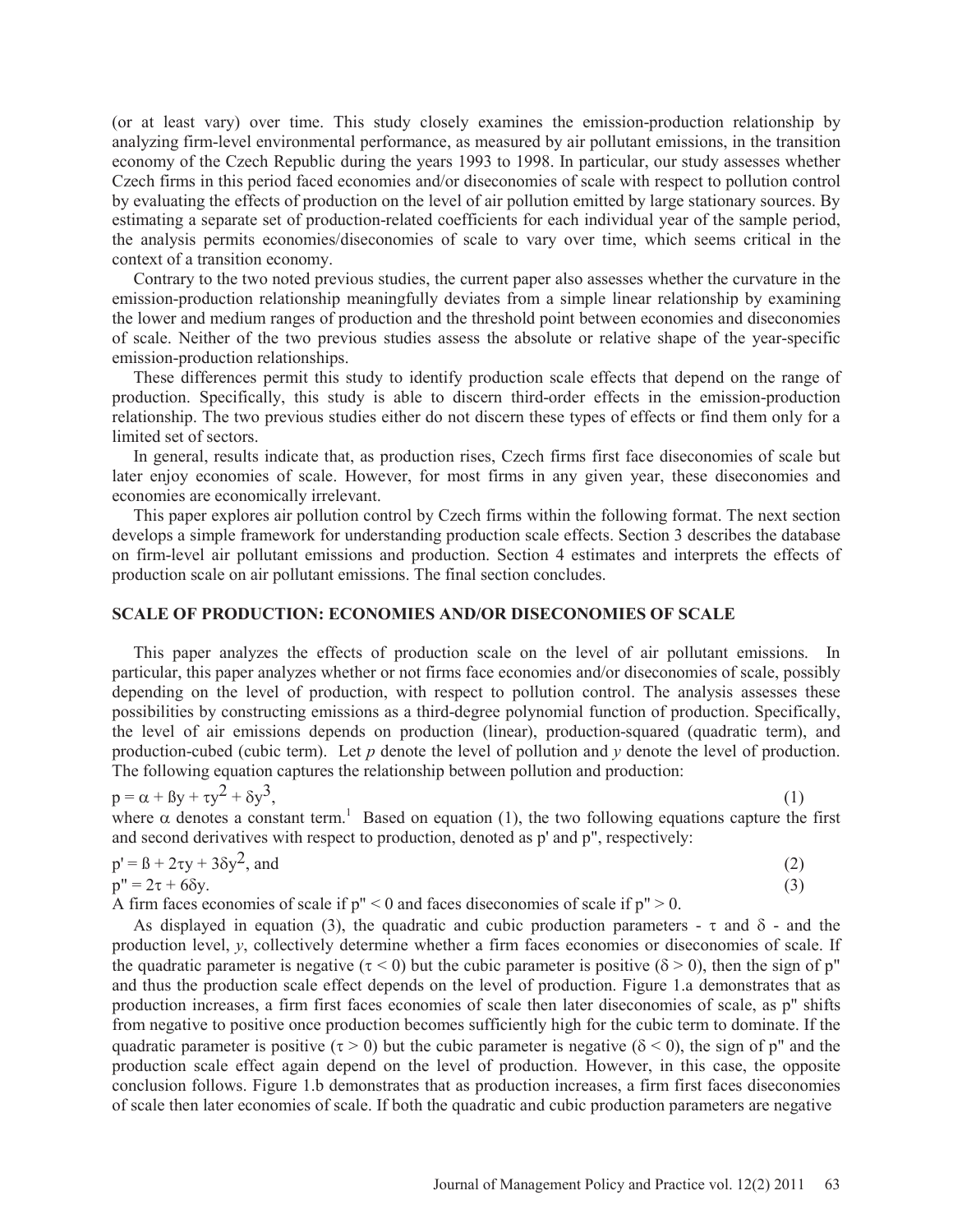



Figure 1.c:  $\tau \le 0$ ,  $\delta \le 0$ 



Figure 1.d:  $\tau \ge 0$ ,  $\delta \ge 0$ 

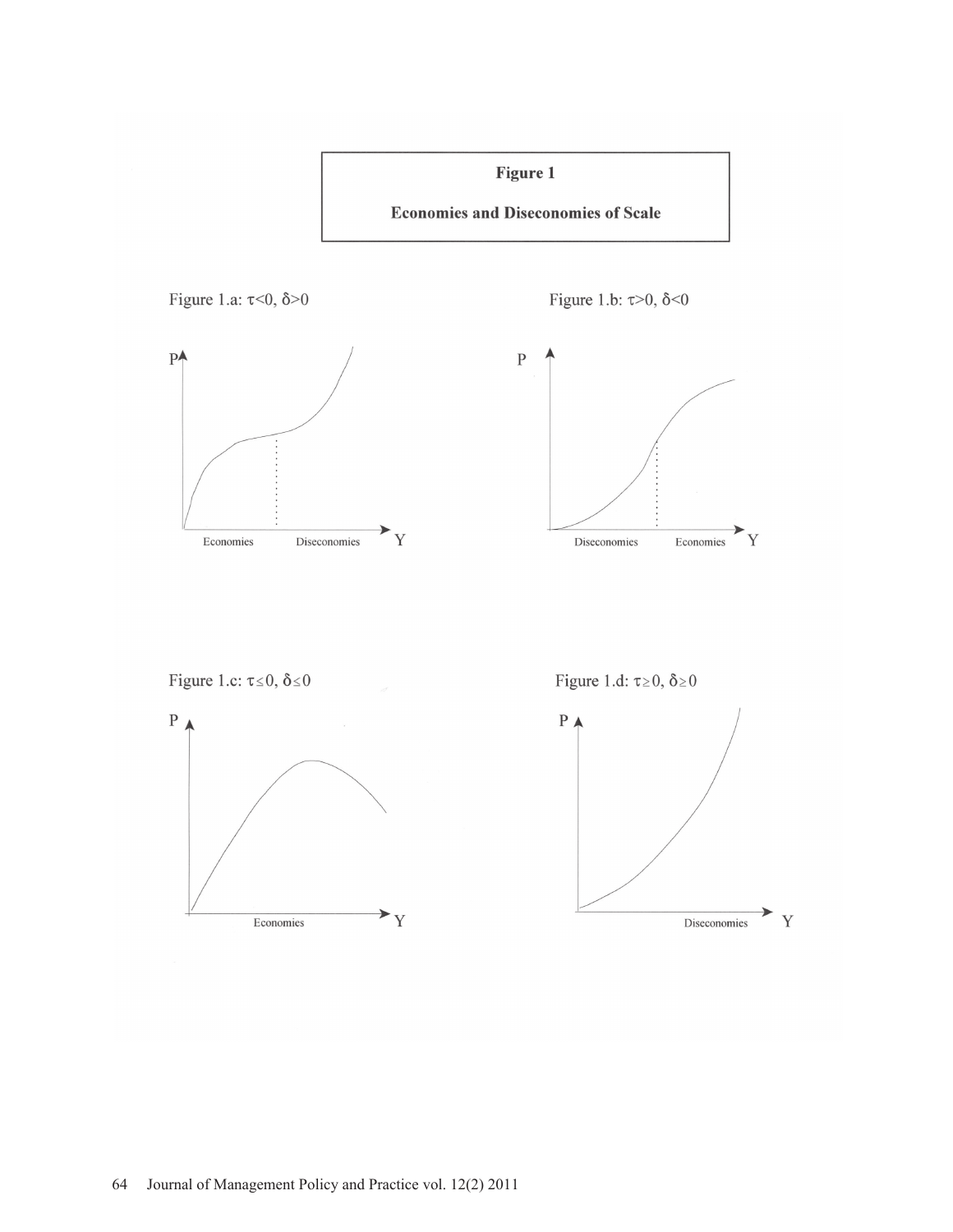$(\tau < 0, \delta < 0)$ , then p" is unambiguously negative and a firm faces economies of scale regardless of the production level, as shown in Figure 1.c. If both parameters are positive  $(\tau > 0, \delta > 0)$ , then p" is unambiguously positive and a firm faces diseconomies of scale regardless of the production level, as shown in Figure 1.d.

 Figures 1.c and 1.d also display four remaining possibilities that are relevant when either the quadratic or the cubic parameter equals zero ( $\tau = 0$  or  $\delta = 0$ ), which applies when either the estimated quadratic or cubic parameter is insignificantly different from zero. If the cubic term equals zero, then the quadratic parameter  $(\tau)$  alone dictates whether a firm faces economies or diseconomies of scale; consequently, the identified scale effect is independent of the production level. Figure 1.c displays the case of economies of scale ( $\tau$  < 0,  $\delta$  = 0) and Figure 1.d displays the case of diseconomies of scale ( $\tau$  > 0,  $\delta$  = 0). If the quadratic term equals zero, then the cubic parameter  $(\delta)$  alone dictates whether a firm faces economies or diseconomies of scale and the identified scale effect is independent of the production level. Figure 1.c displays the case of economies of scale ( $\tau = 0$ ,  $\delta < 0$ ); Figure 1.d displays the case of diseconomies of scale ( $\tau = 0$ ,  $\delta > 0$ ).

 In those cases where both economies and diseconomies of scale exist depending on the level of production, a particular production level discerns the two scale regions. In particular, the second derivative with respect to production, p", identifies the threshold when it equals zero: p" = 0. Based on the estimated coefficients, Section 4.2 identifies the level of production that serves as the transition from economies of scale to diseconomies of scale - from  $p'' < 0$  to  $p'' > 0$  - or from diseconomies of scale to economies of scale - from  $p'' > 0$  to  $p'' < 0$ .

 Below this paper empirically assesses whether or not firms Czech face economies and/or diseconomies of scale, possibly depending on the level of production.

### **DATA ON EMISSIONS AND PRODUCTION**

#### **Czech Republic as Study Site**

 To examine the effects of production scale on firm-level air pollutant emissions, we exploit data on firms in the Czech Republic between 1993 and 1998, which is an excellent site and time period for our study. First, the Czech Republic had a substantially degraded environment; in particular, poor ambient air quality and air pollution were large environmental problems of public concern in the Czech Republic (World Bank, 1992). In response to public concern, the Czech Republic's government authorities took substantial and effective steps to decrease air emissions dramatically during the period 1991 to 1998 (Czech Ministry of Environment, 1998). Specifically, the Czech government raised the emission charge rates imposed on the four air pollutants examined in this study and lowered the emission limits imposed on sources of the same air pollutants. Figure 2.a displays the downward trend of economy-wide air emissions over this period. A substantial decline in overall economic activity in the early 1990s helps to explains part of this trend.<sup>2</sup> In addition to this output decline, firms' pollution control efforts, such as the installation of electrostatic precipitators ("scrubbers") and fuel switching, may also explain much of the displayed reduction in air pollutant emissions (World Bank, 1999).

 Second, consistent with this focus on pollution control efforts, investment in environmental protection was most important during the period between 1992 and 1998, as shown in Figure 2.b. As a percentage of Czech gross domestic product (GDP), investment rose dramatically after 1991 from a level of 1.3 % to a peak of 2.5 % in 1997 and tailed off after 1998 back to a pre-transition level of 1.1 % by 2000; in 1990, investment was only 1.1. % of GDP.

 Third, the Czech Republic was the first transition country to join the OECD (in 1997), which reflects the high quality of the country's statistical information.

 Fourth, the Czech Republic was attempting to enter the European Union (EU) during this period and was required to reduce its industrial emissions in order to qualify for membership.<sup>3</sup>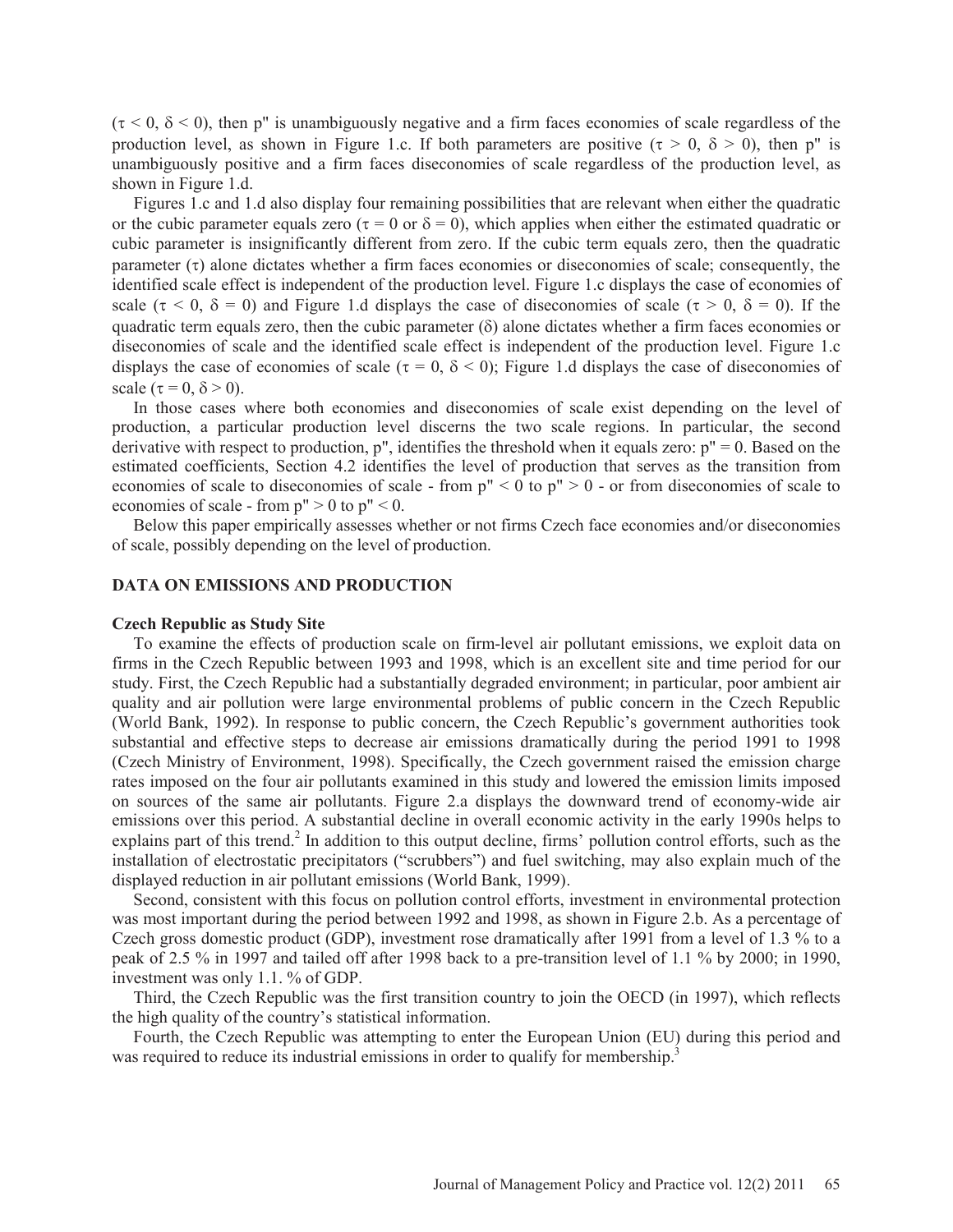

**Figure 2.a: Air Pollutant Emissions in Czech Republic**





#### **Panel Data on Production and Emissions**

 To examine production at Czech enterprises, we gather data from a database provided by the private data vendor Aspekt. The database provides information drawn from firms' balance sheets and income statements. This database also identifies a firm's primary sectoral classification. We gather balance sheet and income statement data for the years 1993 to 1998. The Aspekt database includes all firms traded on the Prague Stock Exchange, publicly traded firms [i.e., firms registered for trading on the RMS (Registracní místo system) secondary market], and a majority of the remaining large Czech firms (plus the key trading partners of these large firms). This comprehensive database has been used by previous studies of Czech firm-level performance (e.g., Claessens and Djankov, 1999; Hanousek et al.,2007; Djankov, 1999; Earnhart and Lizal, 2006a).<sup>4</sup> Production is measured as production value in terms of Czech Crowns. In order to compare properly across the six years of the sample period, the analysis adjusts the production value data according to the Czech Consumer Price Index so that all values are denominated in 1998 Czech Crowns.<sup>5</sup>

 We also gather data on air pollutants emitted by facilities located in the Czech Republic during the years 1993 and 1998. The included pollutants are carbon monoxide  $(CO)$ , sulfur dioxide  $(SO<sub>2</sub>)$ , particulate matter (PM), and nitrous oxides  $(NO_x)$ , which represent the main and most heavily regulated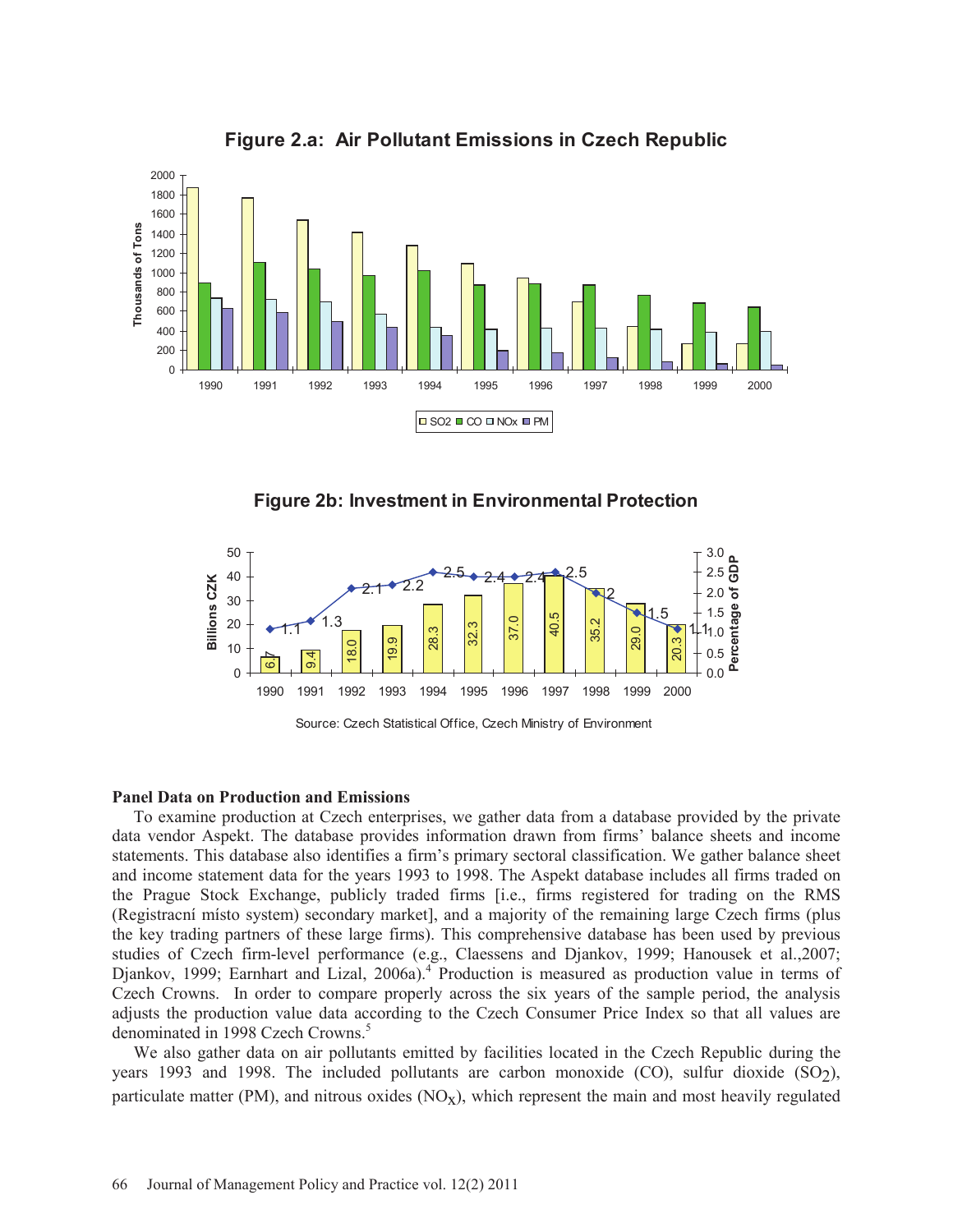pollutants in the Czech Republic, similar to other industrialized nations. The Czech Hydrometeorological Institute maintains the REZZO-1 database, which records emissions for large, stationary sources. While the REZZO-1 database records emissions at individual units of individual facilities, the Czech Hydrometeorological Institute aggregates the air emissions to the level of each facility before public release of the data. We further aggregate air emissions across all facilities associated with a single firm. Thus, the analysis links emissions data aggregated to the firm level with other firm-level data, consistent with previous studies of firm-level environmental performance (Konar and Cohen, 1997; Konar and Cohen, 2001; Earnhart and Lizal, 2006a; Khanna and Damon, 1999; Khanna et al., 1998; Arora and Cason, 1995; Arora and Cason, 1996). We add the four pollutants into one composite measure of air emissions, similar to previous studies of environmental performance (Konar and Cohen, 1997; Konar and Cohen, 2001; Earnhart and Lizal, 2006a; Khanna and Damon, 1999; Khanna et al., 1998; Arora and Cason, 1995; Arora and Cason, 1996).

 In order to generate the largest sample possible and to avoid a sample selection bias due to attrition, we create an unbalanced panel of firm-year observations for the time period 1993 to 1998.<sup>6</sup> The overlap between the production data set and the air emissions data set is quite limited. The two data sets only hold 4,688 observations in common.<sup>7</sup> Then we screen for meaningful data by applying the following criteria: non-missing emissions and positive production value.<sup>8</sup> This screening and restriction generates an unbalanced panel of  $2{,}632$  observations.<sup>9</sup> The dataset contains 631 firms.

### **Descriptive Statistics**

 Table 1 presents a statistical summary of the data. As shown in Table 1.a, our data are sufficiently spread across the six years of our time frame. Table 1.b presents a statistical summary of emissions and production value. As demonstrated by the standard deviation measures and range of values, our data set contains much variation in production value and total emissions, which facilitates our estimation. Table 1.c disaggregates the emissions data by year. Consistent with the economy-wide statistics shown in Figure 2.a, over the six years of the sample period, per-firm emissions declined. In 1993, the average firm emitted 1,287 tons of pollutants. In between 1993 and 1998, the mean value steadily and monotonically declined. By 1998, the average value had dropped to 774 tons. These tabulated differences seem to indicate that allowing the functional relationship between emissions and production to vary over time might be warranted. Table 1.d indicates the distribution of firms by industrial classification. Table 1.d also demonstrates that emissions differ dramatically across the variety of sectors. In particular, per firm emissions vary substantially across the sectors. These tabulated differences seem to indicate that controlling for sectoral variation is important.

### **TABLE 1 DESCRIPTIVE STATISTICS**

| Variable                           | Mean      | <b>Std Dev</b> | Minimum | Maximum    |
|------------------------------------|-----------|----------------|---------|------------|
| <b>Production Value</b>            | 1,618,320 | 4,618,679      | 1,869   | 89,906,018 |
| $(000s$ Czech Crowns) <sup>a</sup> |           |                |         |            |
| Emissions (tons)                   | 962       | 4,056          |         | 48,883     |
| $N = 2,632$                        |           |                |         |            |

#### **Table 1.a. Statistical Summary of Production Value and Emissions**

a Production value is adjusted to 1998 real Czech Crowns using the Czech Consumer Price Index.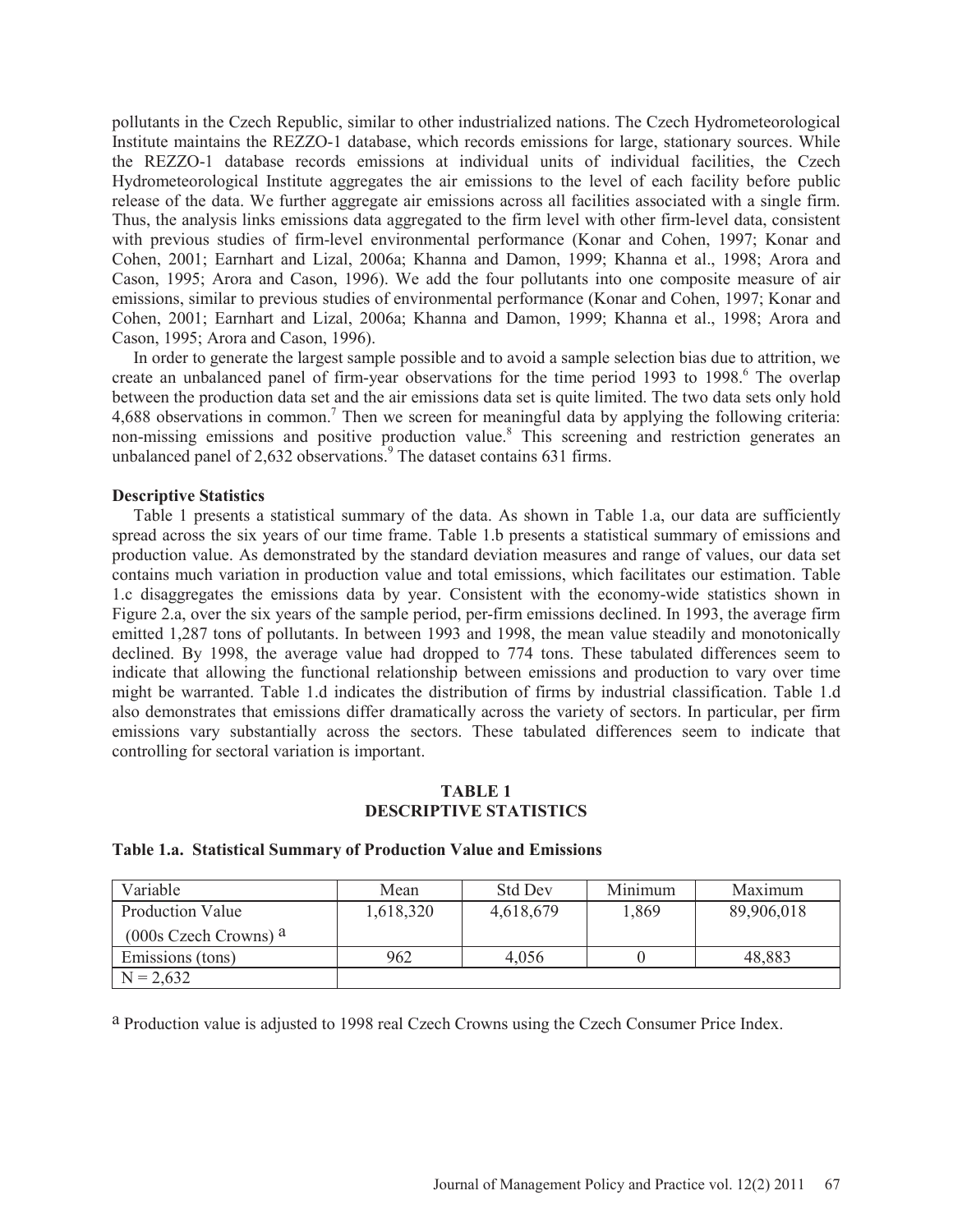| Year | $#$ of Firms | Percent of Sample | Mean Emissions (tons) |
|------|--------------|-------------------|-----------------------|
| 1993 | 356          | 13.5              | 1,287                 |
| 1994 | 469          | 17.8              | 1,017                 |
| 1995 | 468          | 17.8              | 1,002                 |
| 1996 | 484          | 18.4              | 853                   |
| 1997 | 457          | 17.4              | 891                   |
| 1998 | 398          | 15.1              | 774                   |

### **Table 1.b. Year Distribution of Data and Year-Specific Descriptive Statistics for Emissions**

| Table 1.c. Distribution According To Sectoral Classification and Sector-Specific Statistics |
|---------------------------------------------------------------------------------------------|
|---------------------------------------------------------------------------------------------|

| Industry                                                            | Obs | $\frac{0}{0}$ | Mean (tons) |
|---------------------------------------------------------------------|-----|---------------|-------------|
| Agriculture, Hunting, Forestry, Fisheries                           | 20  | 0.76          | 16.1        |
| Mining and Quarrying                                                | 33  | 1.26          | 3,621.6     |
| Manufacturing of Food Products, Beverages, & Tobacco                | 397 | 15.11         | 150.2       |
| Manufacturing of Textiles, Textile Products, Leather, and           | 216 | 8.22          | 265.5       |
| <b>Leather Products</b>                                             |     |               |             |
| Manufacturing of Wood, Wood Products, Pulp,                         | 89  | 3.39          | 1,116.7     |
| Paper, Paper Products, and Publishing & Printing                    |     |               |             |
| Manufacturing of Coke and Refined Petroleum                         | 14  | 0.53          | 1,107.6     |
| Manufacturing of Chemicals, Chemical Products, and Synthetic Fibers | 126 | 4.79          | 2,732.2     |
| Manufacturing of Rubber and Plastic Products                        | 53  | 2.02          | 92.9        |
| Manufacturing of Other Non-Metallic Mineral Products                | 234 | 8.90          | 542.3       |
| Manufacturing of Basic Metals and Fabricated Metal Products         | 308 | 11.72         | 1,702.5     |
| Manufacturing of Machinery and Equipment n.e.c.                     | 301 | 11.45         | 165.6       |
| Manufacturing of Electrical and Optical Equipment                   | 117 | 4.45          | 83.5        |
| Manufacturing of Transport Equipment                                | 193 | 7.34          | 151.5       |
| Manufacturing n.e.c.                                                | 92  | 3.50          | 144.8       |
| Electricity, Gas, and Water Supply                                  | 160 | 6.09          | 6,677.0     |
| Construction                                                        | 120 | 4.57          | 42.0        |
| Wholesale and Retail Trade; Motor Vehicle Repair;                   | 50  | 1.91          | 17.8        |
| Hotels and Restaurants; Transport, Postal                           |     |               |             |
| Service, Storage, and Telecommunications b                          |     |               |             |
| Finance, Real Estate, Rentals, Business, Research,                  | 73  | 2.74          | 14.4        |
| <b>Public Administration</b>                                        |     |               |             |
| Education, Health, and Veterinary Services;                         | 33  | 1.26          | 27.1        |
| Other Public and Social Services                                    |     |               |             |

b These disparate sectors are combined because individually they represent too small a portion of the sample to facilitate estimation. This sectoral category also includes 17 observations (0.65 % of sample) from the sector of "Other n.e.c."

## **ANALYSIS OF AIR POLLUTANT EMISSION LEVELS**

 In this section, we use the described data to explore the effects of production on Czech air pollutant emissions.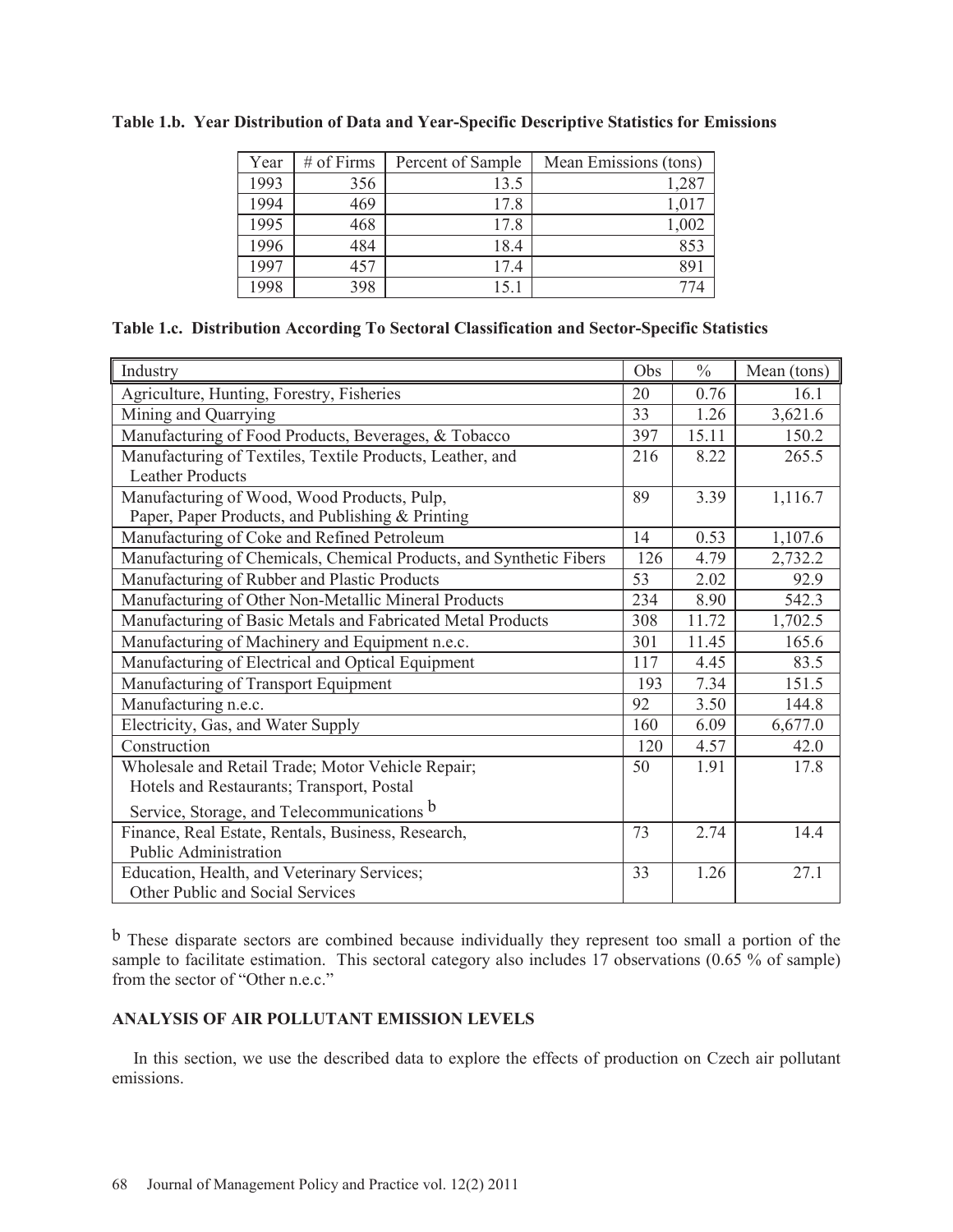#### **Econometric Structure**

 We estimate the relationship between air pollution levels and important explanatory variables. For two reasons, we estimate air pollutant emissions in absolute levels. First, this form is relevant for the Czech legal framework since Czech government regulators impose quantity-based limits (e.g., tons per month), which relate directly to absolute levels. Second, this form cleanly connects production levels to emission  $levels.<sup>10</sup>$ 

 To construct the econometric models, we define the following notation. As the dependent variable, *p*it denotes the amount of pollution emitted by firm *i* in time period *t*. Emissions most likely depend strongly on the level of production, which is denoted as  $y_{it}$ . The level of production enters in three terms: linear

 $(y_{it})$ , quadratic  $(y_{it}^2)$ , and cubic  $(y_{it}^3)^{11}$  To control for sector-specific variation, we include a sectoral indicator for each sector displayed in Table 1.d. These indicators are collectively denoted as vector  $X_i$ . By design, the regression equation (shown below) contains both a constant and an indicator for each sector. To accommodate this combination of regressors, the estimation must restrict the sum of the coefficients associated with the sectoral indicators to equal zero (Suits, 1984). By including all the sectoral indicators, while restricting the sum of coefficient values to zero, each sectoral coefficient is calculated relative to the average sector rather than a specific sector. (The latter reference applies when a single sectoral indicator is excluded from the regressor set.) Thus, each sectoral coefficient represents a particular sector's deviation from the sample-wide mean, as captured by the constant term. This construction facilitates the generation of predicted emissions values, which are examined below.

Given this notation, we formulate the following econometric model:

$$
p_{it} = \alpha + \beta y_{it} + \tau y_{it}^2 + \delta y_{it}^3 + \theta X_{it} + e_{it},
$$
\n(4)

where  $e_{it}$  denotes the error term. To accommodate the panel data structure, we estimate equation (4) separately for each individual year using year-specific data. Specifically, the analysis divides the sample into various year-specific sub-samples and estimates each year-specific sub-sample as a separate equation within a multi-equation regression system:

$$
p_1g_3 = \alpha g_3 + \beta g_3 y_1 g_3 + \tau g_3 y_1 g_3^2 + \delta g_3 y_1 g_3^3 + \theta g_3 x_1 g_3 + \epsilon_1 g_3, \qquad (5a)
$$

$$
p_1q_4 = \alpha q_4 + \beta q_4 y_1 q_4 + \tau q_4 y_1 q_4^2 + \delta q_4 y_1 q_4^3 + \theta q_4 x_1 q_4 + \epsilon q_4^2,
$$
\n(5b)

$$
p_{j95} = \alpha_{95} + \beta_{95} y_{j95} + \tau_{95} y_{j95}^2 + \delta_{95} y_{j95}^3 + \theta_{95} x_{j95} + e_{j95},
$$
\n(5c)

$$
p_1 g_6 = \alpha g_6 + \beta g_6 y_1 g_6 + \tau g_6 y_1 g_6^2 + \delta g_3 y_1 g_6^3 + \theta g_6 x_1 g_6 + e_1 g_6, \qquad (5d)
$$

$$
p_{j}g_{7} = \alpha g_{7} + \beta g_{7} y_{j}g_{7} + \tau g_{7} y_{j}g_{7}^{2} + \delta g_{3} y_{j}g_{7}^{3} + \theta g_{7} X_{j}g_{7} + e_{j}g_{7},
$$
\n(5e)

$$
p_1 g_8 = \alpha g_8 + \beta g_8 y_1 g_8 + \tau g_8 y_1 g_8^2 + \delta g_3 y_1 g_8^3 + \theta g_8 x_1 g_8 + \epsilon g_8 , \qquad (5f)
$$

where e<sub>j93</sub> through e<sub>j98</sub> represent the year-specific error terms. Thus, the analysis generates six sets of estimation results. This approach permits the functional relationship between emissions and production to vary over time. Given the transitional nature of the Czech economy between 1993 and 1998, this flexibility seems reasonable, if not warranted.<sup>12</sup> Moreover, this approach examines cross-sectional variation in each year.

 For reasons described below, we do not utilize standard panel estimators: between-group, pooled OLS, fixed effects, and random effects. First, the between-group estimator calculates the mean value of the dependent and independent variables for each firm and then estimates the model based on these mean values. This approach does not allow the functional relationship between emissions and production to vary over time. Second, the pooled OLS estimator frequently suffers from omitted variable bias by excluding firm-specific intercept terms. This study tests for this bias by implementing a F-test of fixed effects. If the F-test indicates significant firm-specific effects, the pooled OLS estimator is biased. Based on the estimated F-test statistic of 26.29 (p=0.0001), the pooled OLS estimator suffers from the noted omitted variable bias. Third, the random effects estimator might not be consistent. Based on the estimated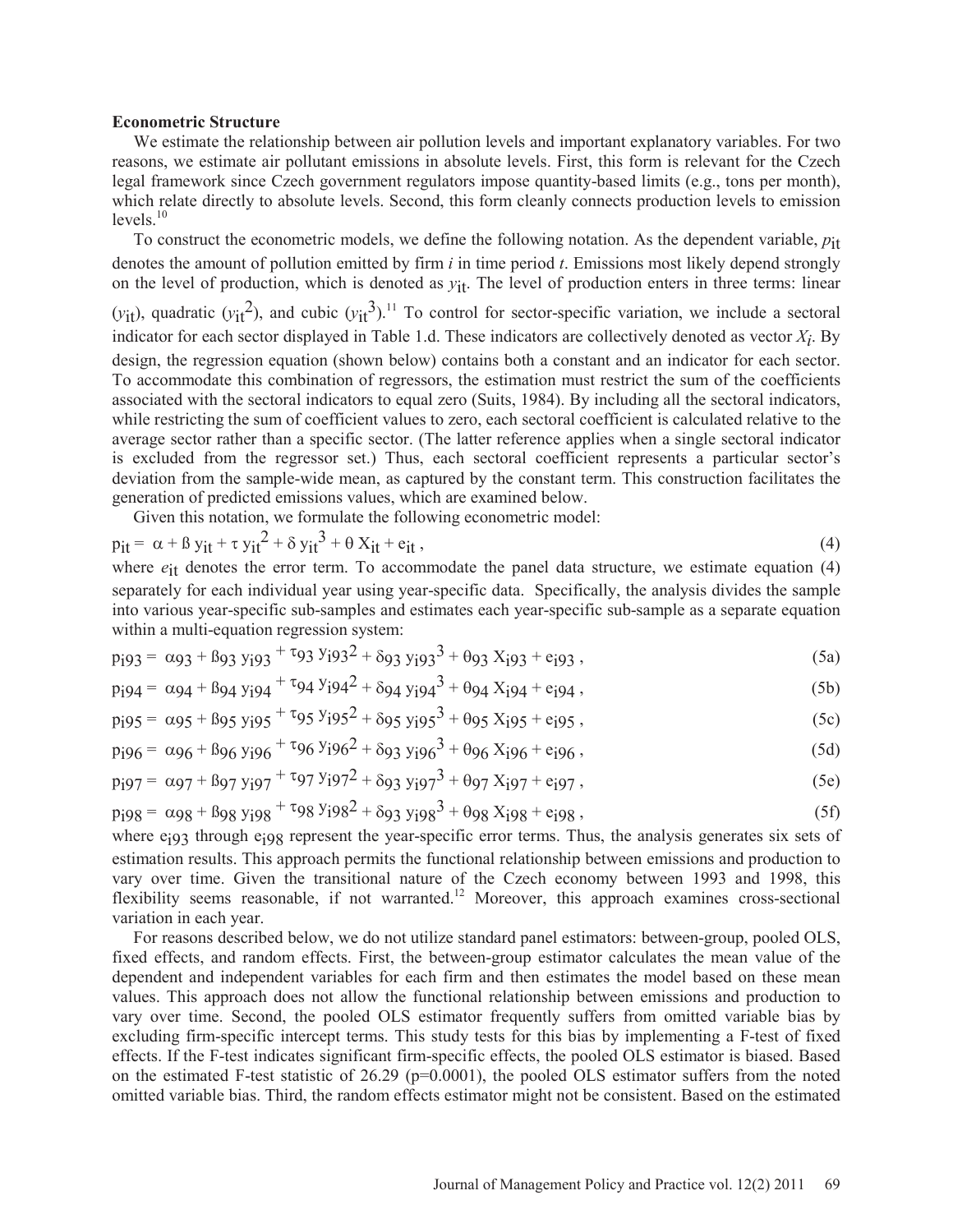Hausman test statistic of 24.76 (p=0.0017), the random effects estimator is inconsistent.<sup>13</sup> Fourth, while the fixed effects estimator is consistent by construction, it examines only within-firm variation. By including firm-specific intercept terms as regressors, the fixed effect estimator examines deviations from each firm's individual mean. Thus, the fixed effects estimator cannot shed light on across-firm variation. This feature may limit the study's ability to examine production scale effects if production levels do not vary sufficiently within firms.

 In contrast, estimation of multiple year-specific sub-samples examines exclusively across-firm variation (i.e., cross-sectional variation) in each year. Arguably, across-firm variation better captures sectoral production scale effects than does intra-firm variation. While analysis of across-firm variation is not able to capture the experience of a single firm, this type of analysis serves our purpose effectively. We are not interested in capturing the experience of a single firm. Instead, we are interested in capturing the experience of a set of firms within a single industrial sector.

 By considering a range of production levels, we allow a given sector to select its optimal pollution control method for each relevant production level. In contrast, examination of intra-firm variation, based on fixed effects estimation of the panel data set, may not observe a full set of optimal choices. Instead, this examination of intra-firm variation may observe one optimal choice and a set of sub-optimal choices due to the strong need to install physical capital with high fixed costs. By analyzing multiple years of cross-sectional variation, the analysis increases the likelihood that our sample will capture an individual firm switching from one optimal choice to another optimal choice as time progresses and new investment becomes cost-effective. These individual choices would be reflected in our estimates, as the tendency of a given set of firms shifts.

#### **Estimation Results**

 As its primary objective, this paper examines production scale effects. To examine the economies and diseconomies of scale associated with pollution control, the econometric analysis evaluates the estimated effects of the three production terms: linear, quadratic, and cubic. Results from the estimation of the multi-equation regression system are shown in Table 2. We interpret each year's results separately, while comparing the full set of six year-specific results as a whole, in order to assess how the production terms vary over the transitional period of 1993 to 1998.

| Year | Intercept  |    | Production b<br>(Linear Effect) |        | Production-squared b<br>(Quadratic Effect) |        | Production-cubed b<br>(Cubic Effect) |        |
|------|------------|----|---------------------------------|--------|--------------------------------------------|--------|--------------------------------------|--------|
| 1993 | 200.667    |    | 0.4056                          | **     | 28.439 E-6                                 | **     | $-53.98 E-11$                        | $***$  |
|      | (356.594)  |    | (0.1586)                        | $\ast$ | $(8.504 E-6)$                              | $\ast$ | $(10.74 E-11)$                       | $\ast$ |
| 1994 | 250.600    |    | 0.3003                          | $***$  | 5.7586 E-6                                 | $***$  | $-148.00 E-11$                       | $***$  |
|      | (284.420)  |    | (0.1553)                        |        | $(1.2983 E-6)$                             | *      | $(24.61 E-11)$                       | $\ast$ |
| 1995 | 62.593     |    | 0.2350                          | $\ast$ | 56.401 E-6                                 | $***$  | $-123.00 E-11$                       | $***$  |
|      | (267.338)  |    | (0.1373)                        |        | $(9.530 E-6)$                              | *      | $(15.34 E-11)$                       | $\ast$ |
| 1996 | $-446.670$ | ** | 0.7872                          | **     | $-2.167 E-6$                               |        | $-18.42 E-11$                        | $***$  |
|      | (233.114)  |    | (0.1190)                        | *      | $(6.723 E-6)$                              |        | $(8.73 E-11)$                        |        |
| 1997 | $-347.836$ |    | 1.0002                          | **     | $-23.351 E-6$                              | $***$  | 13.67 E-11                           | $***$  |
|      | (272.755)  |    | (0.1271)                        | *      | $(5.477 E-6)$                              | $\ast$ | $(4.77 E-11)$                        | *      |
| 1998 | $-36.738$  |    | 0.1324                          |        | 85.594 E-6                                 | **     | $-235.00 E-11$                       | $***$  |
|      | (209.009)  |    | (0.1577)                        |        | $(17.463 E-6)$                             | *      | $(44.38 E-11)$                       | *      |

**TABLE 2 OLS ESTIMATION OF AIR POLLUTANT EMISSIONS USING YEAR-SPECIFIC REGRESSION SAMPLES** A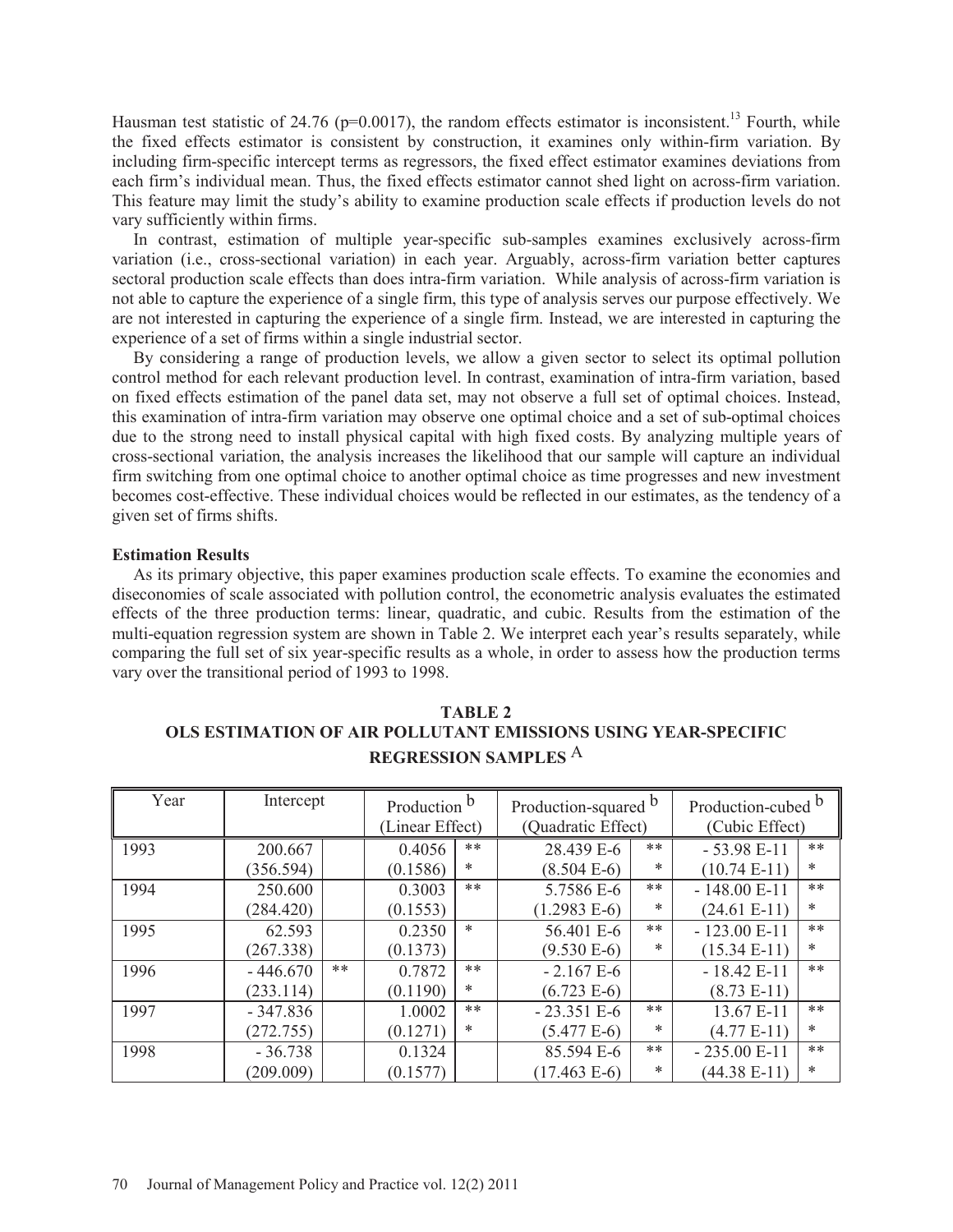| Year | $#$ of Obs | Adjusted $R^2$ |
|------|------------|----------------|
| 1993 | 356        | 0.5175         |
| 1994 | 469        | 0.4211         |
| 1995 | 468        | 0.4537         |
| 1996 | 484        | 0.3736         |
| 1997 | 457        | 0.3126         |
| 1998 | 398        | 0.4809         |

Standard errors are noted inside parentheses.

\*, \*\*, and \*\*\* indicate statistical significance at the 10 %, 5 %, and 1 % levels, respectively.

a Each regression model also includes 19 sectoral indicators. Moreover, the sum of the sectoral indicator coefficients is restricted to zero.

b Units for production are millions of Czech crowns; units for production-squared are trillions of Czech crowns; units for production-cubed are quintillions of Czech crowns.

When relevant, we also identify the threshold level of production between economies and diseconomies of scale when relevant. As noted in Section 2, this threshold level of production sets the second derivative with respect to production equal to zero:  $p'' = 0$ . The second derivative equals zero when the threshold level of production  $Y_t^* = -2\tau_t / 6\delta_t$  for year *t* within the multi-year-specific-equation regression system. [Manipulation of equation (4) or equations (5a) through (5f) identifies this relationship.] The units for  $\tau t$  and  $\Theta_t$  are emission tons per trillions of Czech Crowns; the units for  $\delta_t$  and  $\xi_t$  are emission tons per quintillions of Czech Crowns. Thus,  $Y_t^*$  is measured in millions of Czech Crowns.

 The results for 1993 indicate that the linear and quadratic production effects are both significantly positive, while the cubic production effect is significantly negative. In other words, emissions are generally rising in production, initially at an increasing rate but eventually at a declining rate. The threefold effect of production on emissions in 1993 is captured by Figure 1.b. As production rises in 1993, firms first face diseconomies of scale but later enjoy economies of scale, after production clears the threshold level of 17,561 million Czech Crowns.

 Results for 1994 are qualitatively identical to the 1993 results. Again, the linear and quadratic production effects are significantly positive, while the cubic production effect is significantly negative. Thus, similar to 1993, emissions in 1994 are captured by Figure 1.b. As production rises in 1994, firms first face diseconomies of scale, while later enjoying economies of scale, once production exceeds the threshold level of 12,970 million Czech Crowns.

 Results for 1995 are qualitatively identical to both 1993 and 1994. The particular threshold level between diseconomies and economies of scale is 15,285 million Czech Crowns.

 Results for 1996 indicate that the linear production effect is significantly positive, the quadratic production is insignificantly negative (i.e., indistinguishable from zero), and the cubic production effect is significantly negative. In contrast to the preceding years of 1993 to 1995, firms in 1996 do not face diseconomies of scale at any production level. Instead, firms in 1996 enjoy economies of scale regardless of the production level, as captured by Figure 1.c.

 The results for 1997 indicate that the linear production effect is significantly positive, the quadratic production effect is significantly negative, and the cubic production effects is significantly positive. In other words, emissions are generally rising in production, initially at a declining rate but eventually at an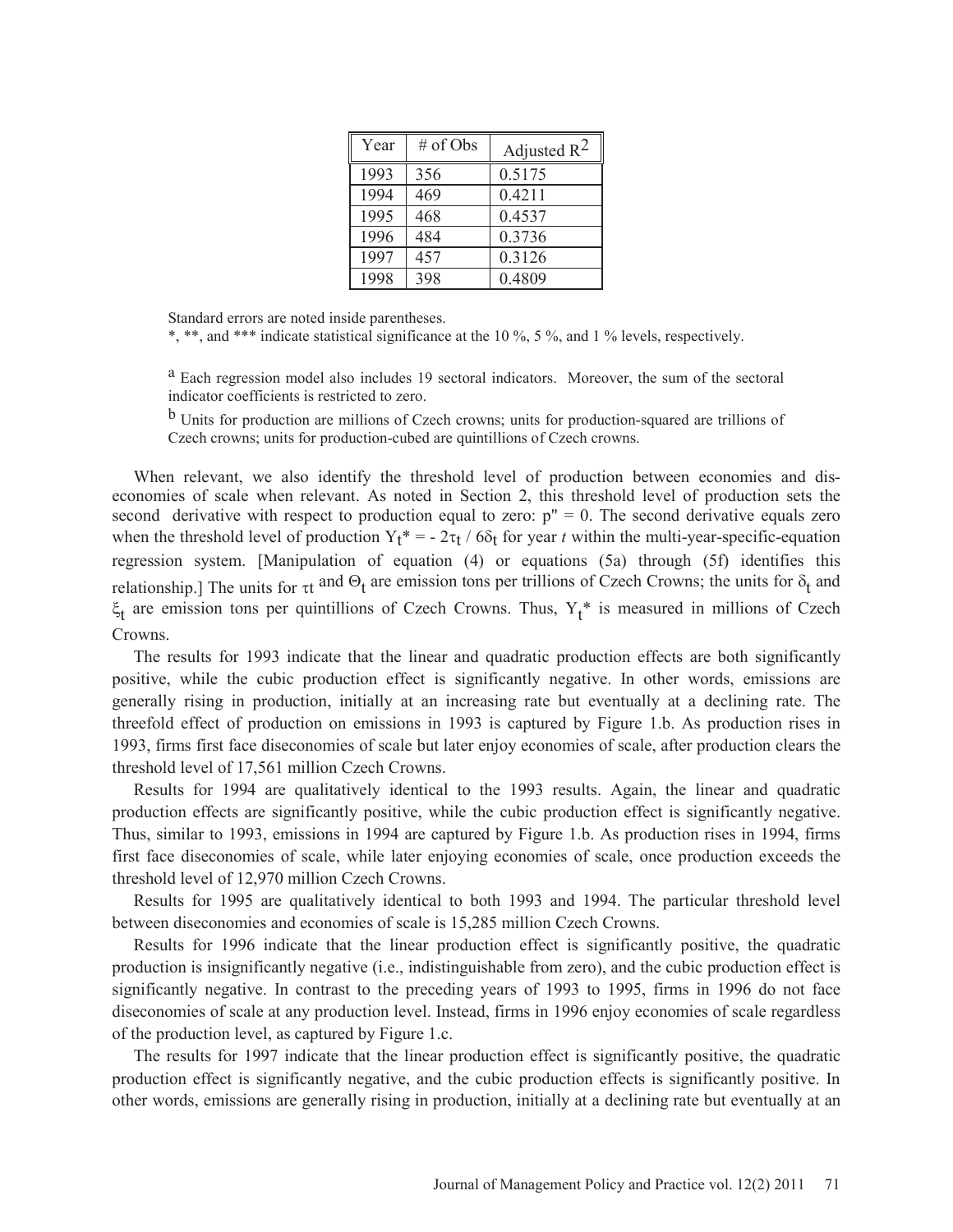increasing rate. This relationship between emissions and production is captured by Figure 1.a. As production rises in 1997, firms first enjoy economies of scale, while later facing diseconomies of scale, once production clears the threshold level of 56,940 million Czech Crowns. These results for 1997 stand in contrast to all of the preceding years' results. Perhaps, 1997 represents a fundamental shift in Czech firms' abilities to control air emissions. Possibly, the Czech Republic's successful transition from a planbased economy to a market-based economy altered firms' approaches to environmental management. Part of this shift is perhaps reflected in the 1996 results since the quadratic production effect first becomes negative in 1996, even though it is not statistically significant in that year. By 1997, this negative quadratic term is statistically significant.

Lastly, the results for 1998 indicate that the linear production is insignificantly positive ( $p=0.40$ ). Even though the coefficient's positive sign is reassuring, its insignificance is surprising. In contrast, the quadratic production effect is significantly positive, while the cubic production effect is significantly negative. Perhaps, the significant quadratic and cubic production terms are absorbing too much of the explanatory power provided by production, leaving none for the linear production term. This discussion notwithstanding, we focus on the quadratic and cubic terms in order to identify the production scale effect. [As shown in equation (3), the second derivative of emissions with respect to production - p"- does not depend on the linear production effect.] Similar to the years of 1993 to 1995, as production rises in 1998, firms first face economies of scale but later enjoy economies of scale, after production exceeds the threshold level of 12,141 million Czech Crowns. Again, Figure 1.b captures this emission-production relationship.

 Since 1998 is qualitatively identical to the years of 1993 to 1995, the year of 1997 most likely does not represent a fundamental shift in pollution control, prompted potentially by the Czech economy's transition. Instead, it appears that 1997 is an outlier. As one possible explanation, 1997 represents the start of a three-year recession. Perhaps, this macroeconomic fluctuation affected the relationship between emissions and production.

 In this new light, 1996 probably does not represent a modest move towards the alternative relationship between emissions and production revealed in 1997. Instead, 1996 more likely represents a minor modification of the general pattern found in 1993, 1994, 1995, and 1998. Perhaps, in 1996, the diseconomies of scale are simply too weak to identify from the estimated quadratic production term. Of course, the (insignificantly) negative coefficient on the quadratic production term in 1996 weakens this conclusion.

 Finally, we compare across the years based on the year-specific coefficients, as tabulated in Table 3.a. The pattern of intercept terms does not seem informative. The linear production effect declines insignificantly from 1993 to 1995, then increases significantly in 1996 and 1997, while significantly dropping in 1998, as shown in Table 3.a. Specifically, the linear effects in 1996 and 1997 are significantly stronger than the effects in the other four years. The quadratic production effect varies significantly across the years, as shown in Table 3.b. More positive quadratic effects indicate stronger diseconomies of scale. The most positive quadratic effect of 1998 is significantly greater than the effects in 1993, 1996, and 1997 but comparable to the effects in 1994 and 1995. The most negative quadratic effect of 1997 clearly differs from all of the other years. Moreover, the negative effect in 1996 significantly differs from the positive effects of 1993, 1994, 1995, and 1998. The cubic production effects also vary significantly across the years, as shown in Table 3.b. More positive cubic effects indicate stronger diseconomies of scale. The cubic effect is clearly most positive in 1997. The effect is most negative in 1998, though 1994 is comparably negative. These comparisons reaffirm the exceptional nature of 1996 and 1997, especially 1997 since it clearly contrasts with the other years, including 1996.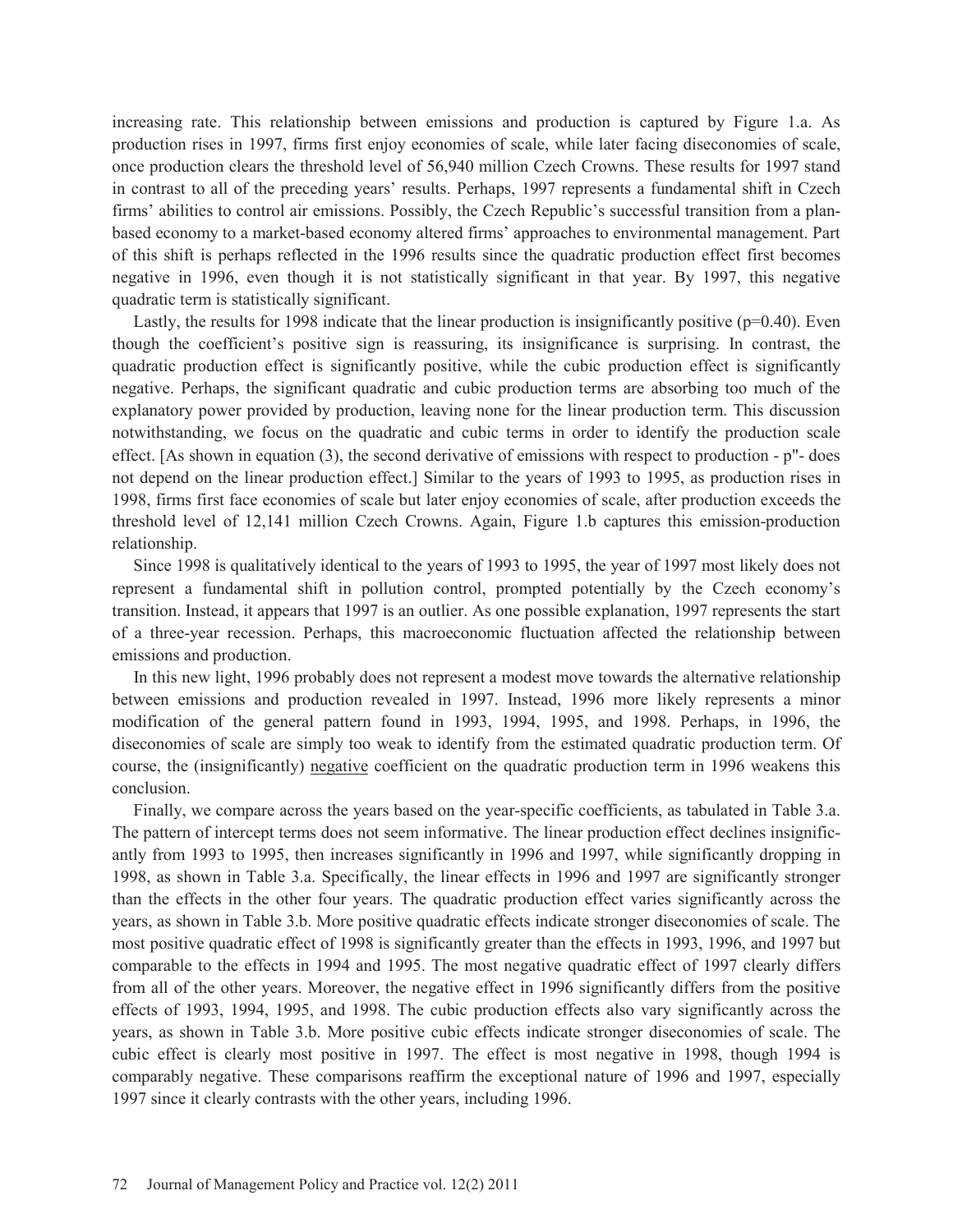### **TABLE 3 F-TESTS OF COMPARISON BETWEEN YEAR-SPECIFIC COEFFICIENTS: BASED ON ESTIMATION OF YEAR-SPECIFIC SAMPLES**

| Reference<br>Year | Comparison<br>Year | Intercept  |         | <b>Linear Production</b> |         |
|-------------------|--------------------|------------|---------|--------------------------|---------|
|                   |                    | Difference | p-value | Differenc                | p-value |
| 1993              | 1994               | 49.933     | 0.9138  | e<br>$-0.1054$           | 0.6175  |
|                   | 1995               | $-138.073$ | 0.7545  | $-0.1707$                | 0.3745  |
|                   | 1996               | $-647.337$ | 0.1334  | 0.3816                   | 0.0396  |
|                   | 1997               | $-548.503$ | 0.2084  | 0.5946                   | 0.0010  |
|                   | 1998               | $-237.405$ | 0.5963  | $-0.2732$                | 0.2683  |
| 1994              | 1995               | $-188.007$ | 0.6311  | $-0.0653$                | 0.7538  |
|                   | 1996               | $-697.270$ | 0.0664  | 0.4869                   | 0.0160  |
|                   | 1997               | $-598.436$ | 0.1203  | 0.7000                   | 0.0004  |
|                   | 1998               | $-287.339$ | 0.4712  | $-0.1679$                | 0.5177  |
| 1995              | 1996               | $-509.263$ | 0.1525  | 0.5522                   | 0.0025  |
|                   | 1997               | $-410.429$ | 0.2564  | 0.7653                   | 0.0001  |
|                   | 1998               | - 99.332   | 0.71917 | $-0.1026$                | 0.6748  |
| 1996              | 1997               | 98.834     | 0.7769  | 0.2131                   | 0.2108  |
|                   | 1998               | 409.932    | 0.2600  | $-0.6548$                | 0.0062  |
| 1997              | 1998               | 311.097    | 0.3998  | - 0.8679                 | 0.0002  |

## **Table 3.a. Year-Specific Intercepts and Year-Specific Linear Production Effects**

|  |  | Table 3.b. Year-Specific Quadratic Production Effects and Year-Specific Cubic Production Effects |  |  |  |
|--|--|--------------------------------------------------------------------------------------------------|--|--|--|
|--|--|--------------------------------------------------------------------------------------------------|--|--|--|

| Reference<br>Year | Comparison<br>Year | Quadratic Production |         | <b>Cubic Production</b> |         |
|-------------------|--------------------|----------------------|---------|-------------------------|---------|
|                   |                    | Difference           | p-value | Difference              | p-value |
| 1993              | 1994               | 29.15 E-6            | 0.0561  | $-94.34 E-11$           | 0.0005  |
|                   | 1995               | 27.96 E-6            | 0.0186  | $-68.79E-11$            | 0.0001  |
|                   | 1996               | $-30.61 E-6$         | 0.0027  | 35.57 E-11              | 0.0064  |
|                   | 1997               | $-51.79 E-6$         | 0.0001  | 67.65 E-11              | 0.0001  |
|                   | 1998               | 57.16 E-6            | 0.0166  | $-181.02$ E-11          | 0.0019  |
| 1994              | 1995               | $-1.18E-6$           | 0.9419  | 25.54 E-11              | 0.3846  |
|                   | 1996               | $-59.75 E-6$         | 0.0001  | 129.90 E-11             | 0.0001  |
|                   | 1997               | $-80.94 E-6$         | 0.0001  | 161.99 E-11             | 0.0001  |
|                   | 1998               | 28.01 E-6            | 0.2870  | $-86.68 E-11$           | 0.1684  |
| 1995              | 1996               | $-58.57 E-6$         | 0.0001  | 104.36 E-11             | 0.0001  |
|                   | 1997               | $-79.75 E-6$         | 0.0001  | 136.44 E-11             | 0.0001  |
|                   | 1998               | 29.19 E-6            | 0.2334  | $-112.22E-11$           | 0.0595  |
| 1996              | 1997               | $-21.18 E-6$         | 0.0140  | 32.08 E-11              | 0.0015  |
|                   | 1998               | 87.76 E-6            | 0.0002  | $-216.58 E-11$          | 0.0002  |
| 1997              | 1998               | 108.94 E-6           | 0.0001  | $-248.66 E-11$          | 0.0001  |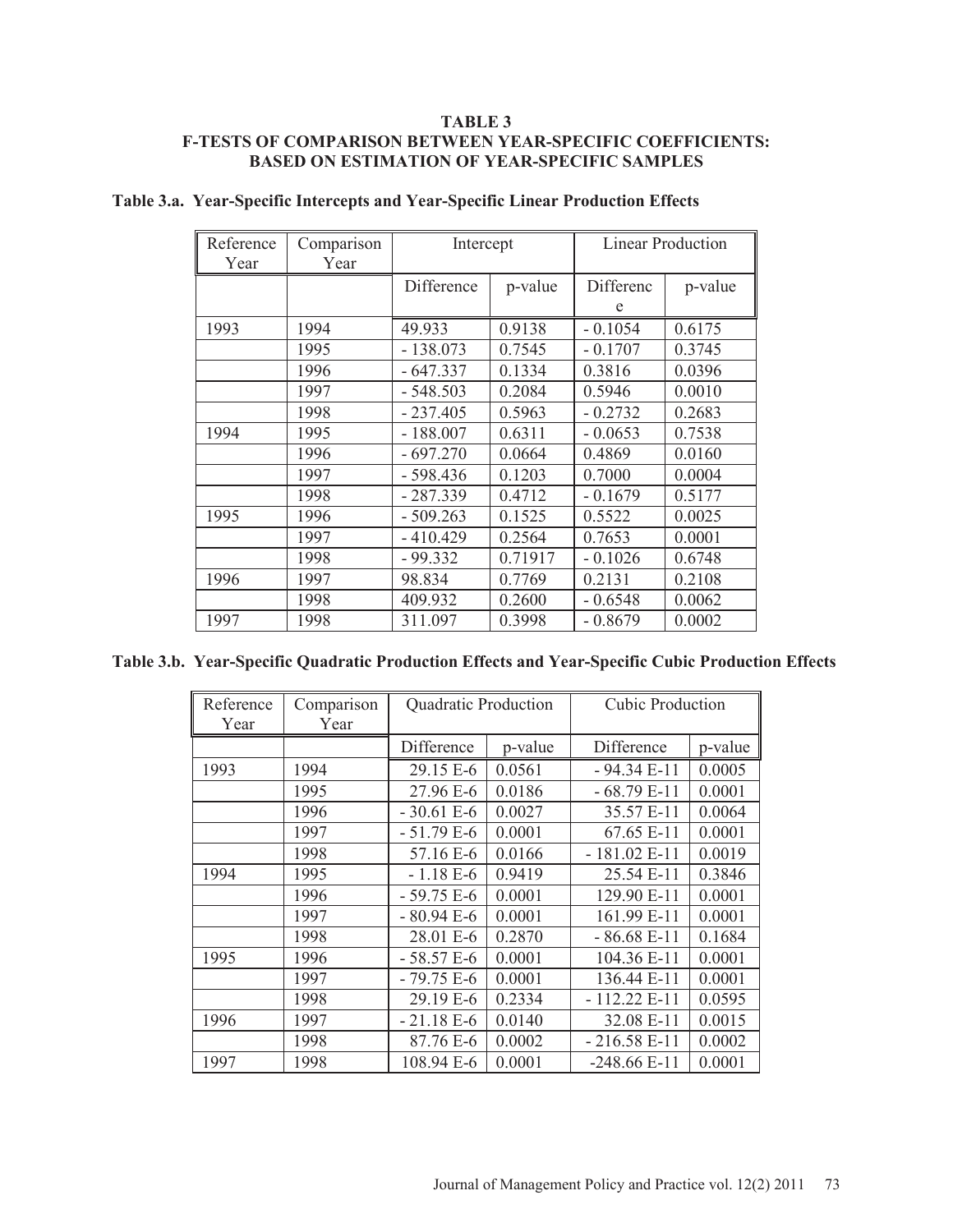While the estimation controls for sectoral variation, given our focus on production effects, we neither report nor interpret the estimation results for the set of individual sectoral indicators. These estimation results are available from the authors upon request.

#### **Predicted Emissions Levels**

 To facilitate a better understanding of production scale effects, we next generate predicted emission values based on the year-specific estimated coefficients and various production levels. We separately generate a set of predicted values for each year. Then we visually relate these predicted emission values to production scale by graphing the predicted values against a broad range of production levels. While the graphing of predicted emissions helps to visualize the production scale effects, it does not assess whether the predicted emissions statistically differ across the years. The next sub-section attempts to assess any statistical differences properly by testing whether the predicted emissions differ significantly between each pair of years based on the coefficient estimates. This testing takes into account the statistical significance of each relevant coefficient used to generate the predicted emission level.

 Emissions depend on a constant term, production, and sectoral indicators, as shown in equations (5a) through (5f). Since the estimation restricts the sum of sectoral indicator coefficients to equal zero, the predicted values for the average sector do not depend on the sectoral coefficient estimates. Instead, the predicted values apply to the average sector without any further adjustment. Thus, the sectoral indicators do not need to be incorporated into the prediction of emission levels. Instead, we focus exclusively on the constant and production coefficients. In this regard, we utilize both statistically significant and insignificant coefficients. Any concern over the use of insignificant coefficients applies only to two coefficients: the quadratic production term in 1996 and linear production term in 1998.

 Figure 3 displays the predicted emission values graphed against production levels. We display a range of production levels between 1,000 million Czech Crowns and 35,000 million Czech Crowns. We omit production levels below 1,000 million since the graph displays intervals of 1000 and the minimum sample value is positive. We omit production levels above 35,000 million Czech Crowns, which represents the 99.4-tile value of the sample distribution, since we regard these upper values as outliers and their inclusion disrupts the visual effectiveness of the graph. Moreover, we do not display negative predicted emission values since their inclusion also disrupts the graph's visual effectiveness.

 As shown in Figure 3, in each year, the graphed curves at sufficiently high levels of production begin to fall, i.e., as production rises, emissions actually drop. At first, this relationship may seem odd. However, as noted above, the estimation represents a set of optimal choices selected over a range of production levels. With this perspective in mind, a firm may not choose to adopt a highly effective pollution control method until production rises to a justifiable level. In this case, a firm may increase its production, while operating a more effective pollution control method, causing emissions to fall, despite the increase in production. This point notwithstanding, please note that this negative relationship between production and emissions exists only at extremely high production levels. For a very large percent of the sample, emissions are rising in production.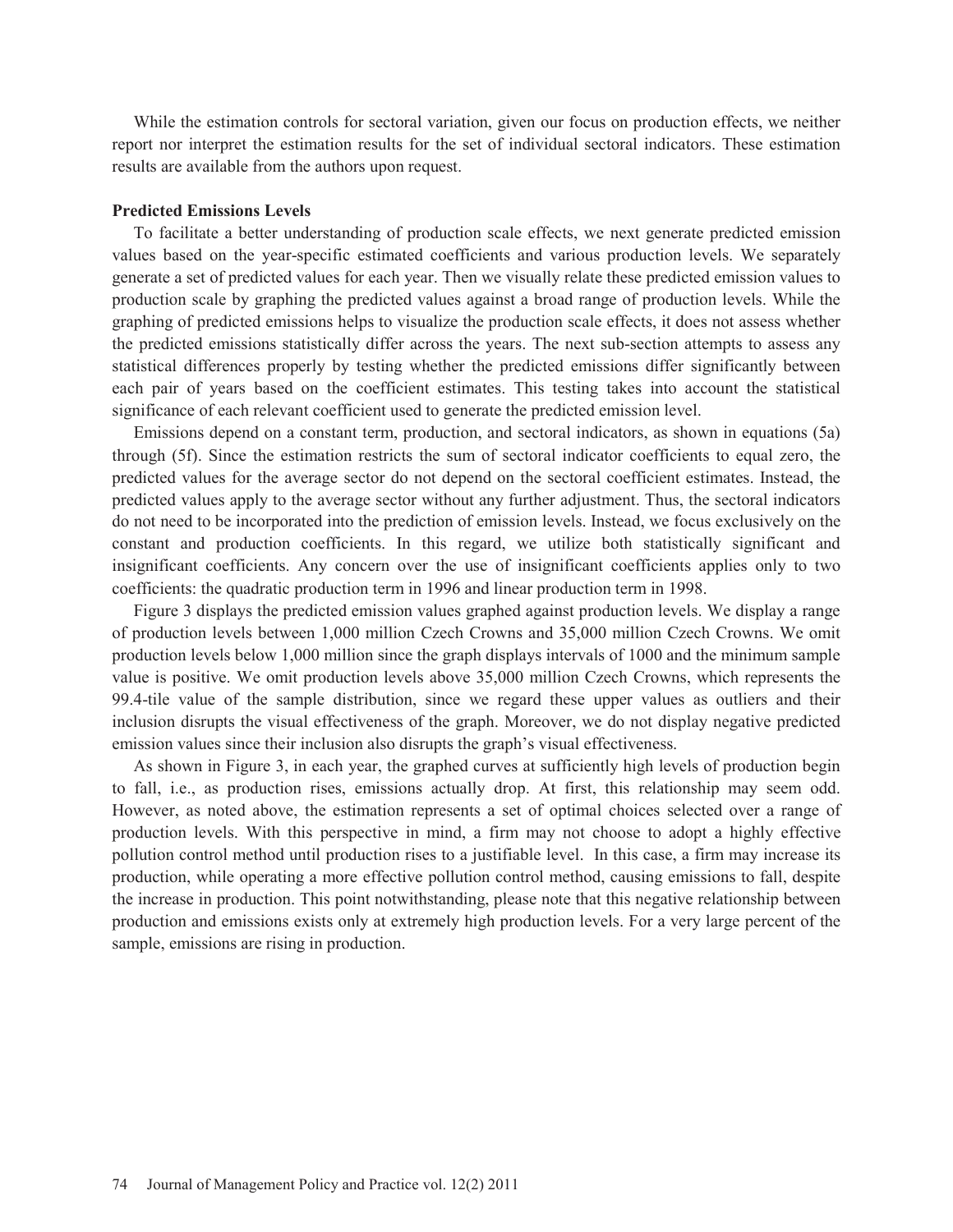

**FIGURE 3 PREDICTED EMISSIONS BY YEAR**

 The pattern of predicted emission values shown in Figure 3 helps to discern the curvatures of the estimated third-degree polynomial function between emissions and production. For low levels of production, up to approximately 15,000 million Czech Crowns, the year-specific curves do not deviate much from one another. However, starting at about 15,000 million Czech Crowns, certain year-specific curves begin to diverge from the pack. Most noticeably, the 1997 emissions curve begins to fall away from the other curves and remains substantially below the other curves for the rest of the relevant production range. As displayed in Figure 3, the 1997 emissions curve demonstrates that Czech firms in 1997 enjoyed strong economies of scale for the entire production range. (Recall that the 1997 threshold level between economies and diseconomies of scale is 56,940 million Czech Crowns, well above the relevant production range: 0 to 35,000 million Czech Crowns.) Thus, even though the estimated cubic production coefficient for 1997 indicates that Czech firms eventually encounter diseconomies of scale, the positive quadratic production term overwhelms the relatively smaller negative cubic production term, implying economies of scale for all relevant production levels. (Below, we evaluate the implication of this result.)

 At the identified departure point of 15,000 million Czech Crowns, the 1996 emissions curve starts to fall away from the other curves (excepting the 1997 curve). The 1996 curve stays below the remaining curves until the 1998 emissions curve crosses it at about 31,000 million Czech Crowns. While the 1996 emissions curve displays low predicted values, the economies of scale are less pronounced in the upper production range than the economies of scale displayed in the 1994 and 1998 curves. As noted above, the 1996 emissions curve displays economies of scale over the entire production range.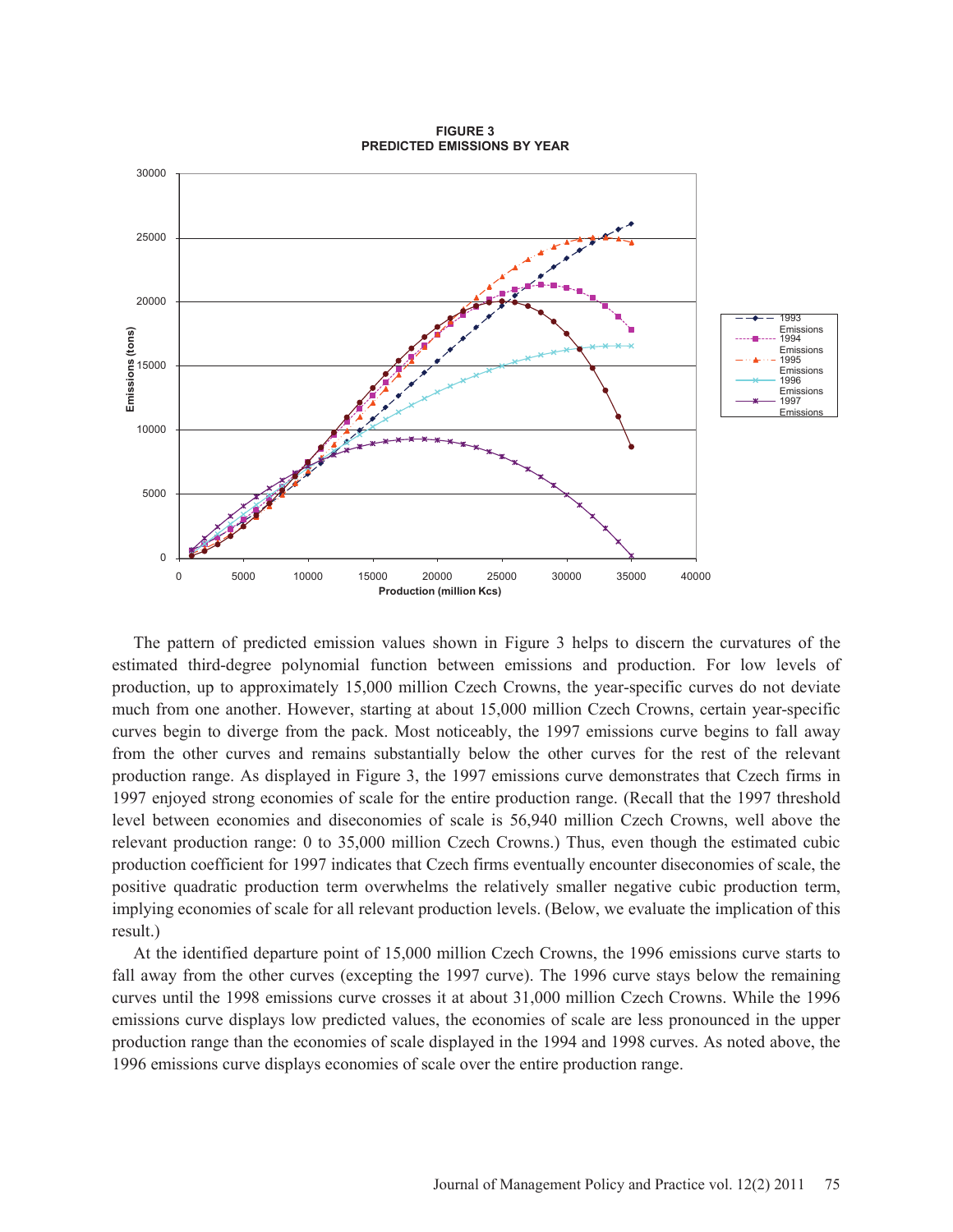The 1993 emissions curve remains in the middle of the set of emission curves for most of the relevant production range, while demonstrating little curvature. While statistically significant, apparently the estimated quadratic and cubic production terms are not very economically meaningful.

 Once production increases to a level beyond the first identified departure point of 15,000 million Czech Crowns, the remaining curves - for years 1994, 1995, and 1998 - lie above the other emission curves until approximately 24,000 million Czech Crowns. By this higher production level, economies of scale begin to drive the 1998 emissions curve down. This curve drops substantially over the rest of the production range. The 1994 emissions curve begins to drop soon after the 24,000 million Czech Crown departure point. In contrast, the 1995 emissions curve remains above all of the other curves until the 1993 emissions curve crosses it at approximately 33,000 million Czech Crowns. At this very high production level, the 1995 emissions curve is just starting to drop.

 In sum, the display of predicted emission values graphed against production levels helps to compare and contrast the year-specific emission-production relationships. First, at low levels of production, the year-specific emissions do not appear dramatically different. Second, at sufficiently high production levels, even years with qualitatively identical curvatures (based on coefficient signs) distinguish themselves. Namely, emissions in 1993 seem quantitatively different from emissions in 1994, 1995, and 1998. Third, emissions in 1996 and 1997 are both qualitatively and quantitatively different from emissions in other years. Nevertheless, the range of scale economies in 1996 and 1997 is comparable to the range found in the other years since firms in 1996 face no scale diseconomies and firms in 1997 face scale diseconomies only at extremely high production levels. (Specifically, both 1996 and 1997 possess economies of scale over 99.9 % of the lower production range since the 1997 threshold level between economies and diseconomies of scale is 56,940 million Czech Crowns, which lies at the 99.9-tile of the production distribution.)

 Above, we identify 1997 as possible outlier year. However, with our new insight, To elaborate, the year of 1997 may not be as different as it appears. In particular, 1997 appears less different from the other years in that Czech firms enjoy economies of scale in 1997 over a similar range of production levels as Czech firms in other years. As displayed in Figure 3 and demonstrated by the assessment of 1997's threshold between economies and diseconomies of scale, 1997 is reasonably similar to 1993, 1994, 1995, and 1998 once these other years possess economies of scale. In other words, the apparent diseconomies of scale for 1997 never conflict with the economies of scale for 1993, 1994, 1995, and 1998, as shown in Figure 3.

 Thus, even though the estimated cubic production coefficient for 1997 indicates that Czech firms eventually encounter diseconomies of scale, the positive quadratic production term overwhelms the relatively smaller negative cubic production term, implying economies of scale for all relevant production levels. Thus, 1997 is highly similar to 1996, as shown in Figure 3.

 This evaluation of predicted emission values considers a very broad range of production levels. However, 75 % of the sample distribution lies between 1.869 million Czech Crowns and 1,306.870 million Czech Crowns. In contrast, the relevant threshold levels that discern economies of scale from diseconomies of scale lie between 12,140.991 million Czech Crowns and 56,939.697 million Czech Crowns. Thus, in any given year, for a large portion of the sample, Czech firms experience only one type of production scale effect. Based on this  $75<sup>th</sup>$  percentile benchmark, most firms in 1993, 1994, 1995, and 1998 experience only diseconomies of scale, while most firms in 1996 and 1997 experience only economies of scale. If we focus the analysis exclusively on the production levels between 0 and  $75<sup>th</sup>$ percentile of 1,306.870 million Czech Crowns, as shown in Figure 4, then the graph of predicted emission values is much less able to discern economies of scale from diseconomies of scale. (Nevertheless, Figure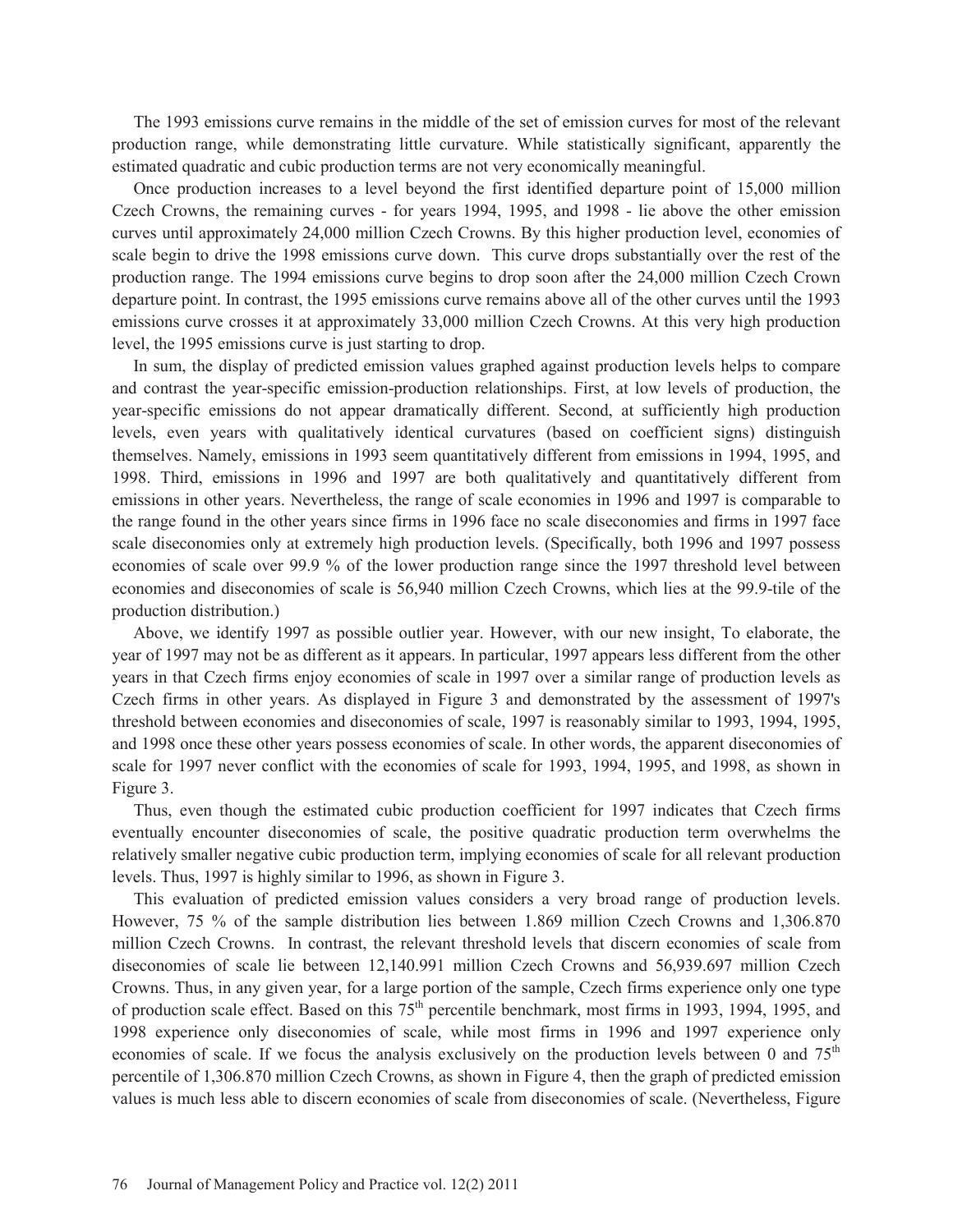4 is able to demonstrate substantive differences in emission levels and slopes, which is not the focus of this paper.) Apparently, the differences between economies and diseconomies of scale are meaningful mostly at the upper range of production levels. In other words, the statistical significance appears to translate into economic substance only for rather large firms.



**FIGURE 4 PREDICTED EMISSIONS BY YEAR AT LOWER PRODUCTION LEVELS**

**Production (million Kcs)**

### **Comparison of Apparent Emission Control Abilities across Years**

 This last sub-section attempts to assess whether firms appeared to possess better or worse abilities to control emission in certain years relative to other years. As one part of this assessment, this sub-section analyzes the set of production-related coefficients in order to discern "better years" from "worse years". By better, we mean that the overall effect of production indicates a lower level of emissions. For this assessment, we ignore the intercept terms, which obviously also affect the emissions levels, since intercept terms are based on the situation when production equals zero. One year is unambiguously "better" than another year if each production effect is smaller (including less negative) so that a given level of production translates into a lower level of emissions. Put differently, one year generates an unambiguously lower level of emissions if each relevant estimated coefficient is significantly smaller than another year's set of estimated coefficients. Specifically, one year's emissions are lower if the yearspecific linear, quadratic, and cubic production coefficients are smaller than another year's pair of production-related coefficients. Of course, if not all of the comparisons of production effects align between two years, then no unambiguous ranking exists between two years. The difficulty of identifying unambiguous rankings is great because we are considering higher-order polynomials, especially since many of the years possess countervailing quadratic and cubic production effects.

 Given this difficulty, we also implement an alternative approach for discerning "better years" from "worse years": comparing predicted emission levels across the years. In this approach, one year is "better" than another year if its predicted emissions level is lower. Since predicted emissions integrate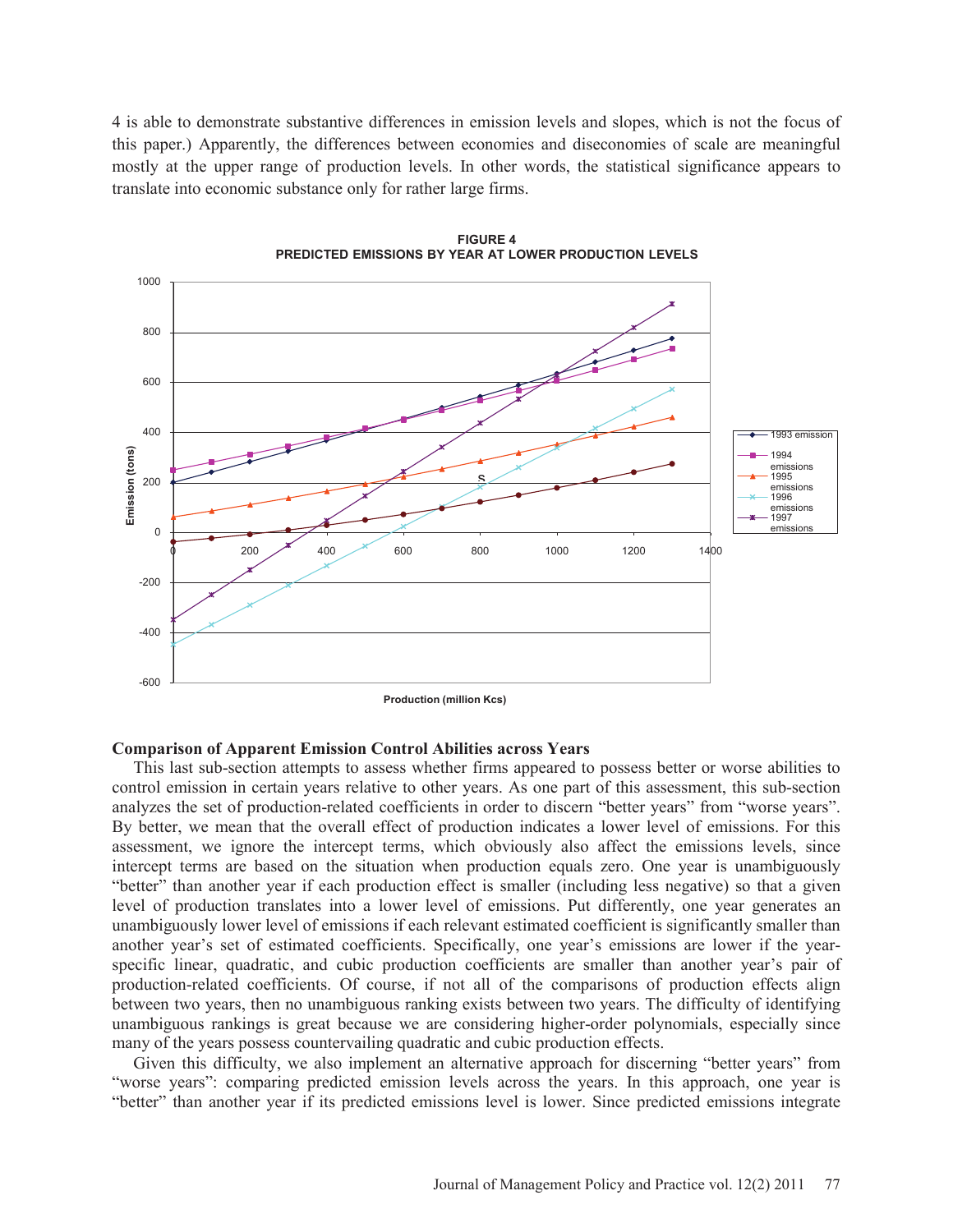production-related coefficients in a systematic manner, this alternative approach does not suffer the noted ambiguity concern, e.g., one year's linear production coefficient is smaller yet the other year's quadratic production coefficient is smaller. Specifically, this approach analyzes whether the predicted emissions statistically differ across years by testing whether predicted emissions differ significantly between each pair of years based on the coefficient estimates. This testing takes into account the statistical significance of each relevant coefficient used to generate the predicted emission level. The associated test statistics are shown in Table 4. For each pairwise comparison, the analysis evaluates the difference in predicted emissions at the median production value of 552 million Czech Crowns. Since predicted emissions incorporate year-specific intercept terms, they extend beyond a narrow assessment of the productionemission relationship.

 In turn, we assess the ranking of production-related coefficients and predicted emission levels. A joint assessment of the three production-related effects reveals only one unambiguous ranking of year-specific results generated by the estimation of year-specific samples: 1994 is unambiguously better than 1993, though the difference in linear production effects is insignificant. Similarly, based on predicted emission levels drawn from year-specific-sample estimates, no significant difference exists between any pair of years, as shown in Table 4.

#### **TABLE 4**

### **F-TESTS OF COMPARISON BETWEEN YEAR-SPECIFIC PREDICTED EMISSION LEVELS: BASED ON OLS ESTIMATION OF YEAR-SPECIFIC SAMPLES**

| Reference | Comparison | Differenc  | p-value |
|-----------|------------|------------|---------|
| Year      | Year       | e          |         |
| 1993      | 1994       | 0.474      | 0.9991  |
|           | 1995       | $-223.918$ | 0.5750  |
|           | 1996       | $-445.857$ | 0.2558  |
|           | 1997       | $-235.752$ | 0.5545  |
|           | 1998       | $-371.191$ | 0.3537  |
| 1994      | 1995       | $-224.392$ | 0.5206  |
|           | 1996       | $-446.331$ | 0.1909  |
|           | 1997       | - 236.226  | 0.4982  |
|           | 1998       | - 371.665  | 0.2887  |
| 1995      | 1996       | $-221.939$ | 0.4848  |
|           | 1997       | $-11.834$  | 0.9710  |
|           | 1998       | $-147.273$ | 0.6528  |
| 1996      | 1997       | 210.105    | 0.5076  |
|           | 1998       | 74.667     | 0.8148  |
| 1997      | 1998       | $-135.439$ | 0.6786  |

Production level = median value of 552.334 million Czech Crowns

These results seem to indicate that most of the discernible differences in the production-emission relationship do not translate into discernible differences in emission levels, at least when evaluated at the median production level. Based on this assessment, one may wish to focus on the discernible differences within the production-emission relationship only for the purpose of evaluating the general nature of the relationship: economies of scale versus diseconomies of scale.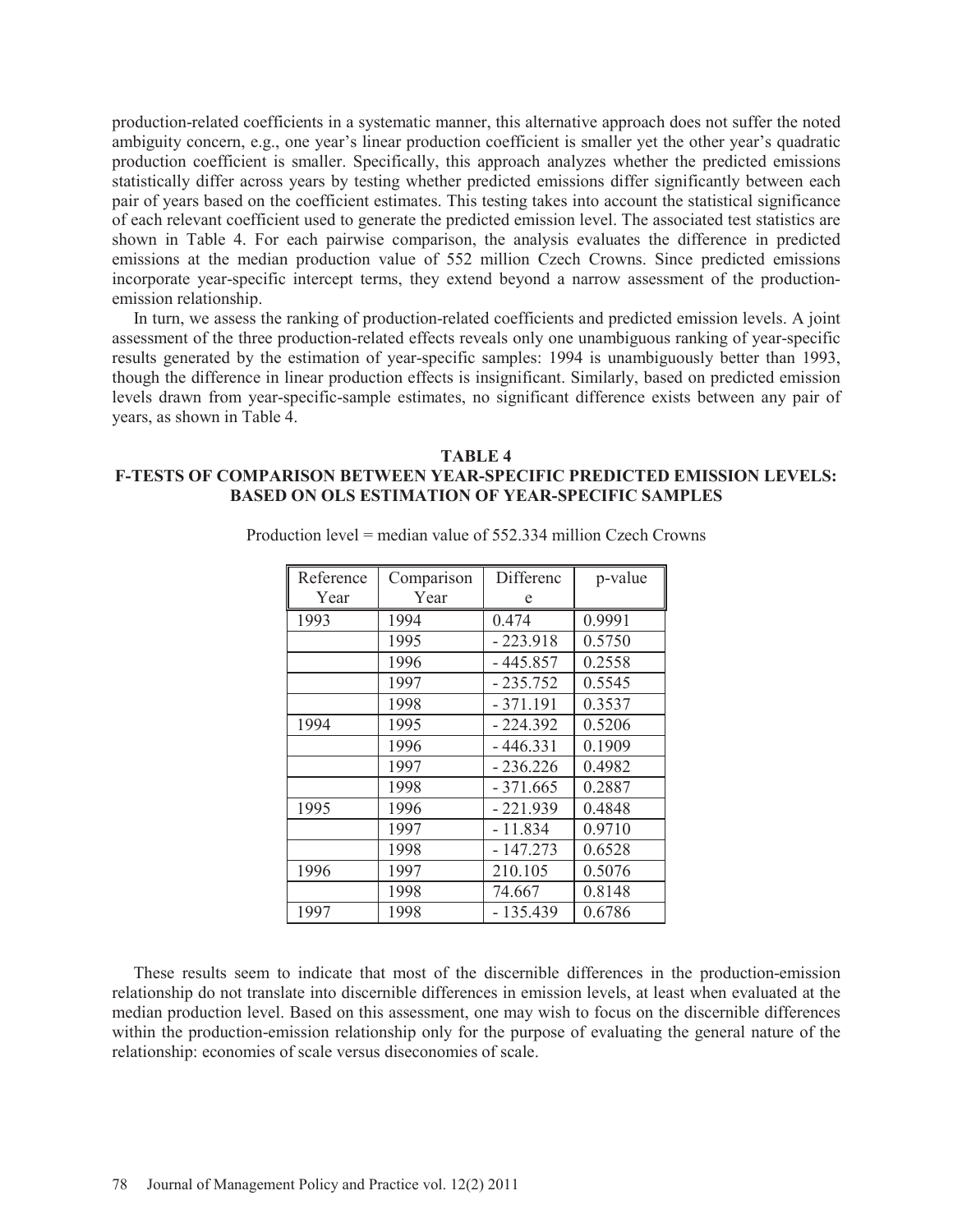#### **Trend over Time**

 All of the preceding results stem from analysis that allows the production-emission relationship to vary across all of the individual years. While this flexibility proves useful and certainly appears warranted, it does not facilitate a compact depiction of the evolution of scale economies regarding pollution control over the 1990s in the Czech Republic. In order to deliver a compact depiction, we replace the year indicators with a time trend (which takes a value of zero in 1993 and a value of five in 1998) and replace the year-specific production terms with interactions between the time trend and the three productions (linear, quadratic, cubic). By not allowing the sector indicators to vary over time, the resulting estimates focus on the trend in the effects of production terms. (We continue to restrict the sum of sectoral coefficients to zero so that the intercept retains a useful interpretation.) The resulting estimates are shown in Table 5.

#### **TABLE 5**

## **OLS ESTIMATION OF AIR POLLUTANT EMISSIONS USING A POOLED REGRESSION SAMPLE:**

| Regressor <sup>a</sup>                 |       | Coefficient    |     |
|----------------------------------------|-------|----------------|-----|
| Time Trend                             |       | $-126.26$      | *** |
|                                        |       | (48.72)        |     |
| Production b                           |       | 0.6178         | *** |
|                                        |       | (0.0941)       |     |
| Production $\times$ Time Trend         |       | 0.1003         | *** |
|                                        |       | (0.00001)      |     |
| Production-squared b                   |       | $1.099 E-5$    | **  |
|                                        |       | $(0.525 E-5)$  |     |
| Production-squared $\times$ Time Trend |       | $-0.852 E-5$   | *** |
|                                        |       | $(0.159 E-5)$  |     |
| Production-cubed b                     |       | $-3.443 E-10$  | *** |
|                                        |       | $(0.698 E-10)$ |     |
| Production-cubed $\times$ Time Trend   |       | 1.180 E-10     | *** |
|                                        |       | $(0.194 E-10)$ |     |
| # of observations                      | 2632  |                |     |
| Adjusted $R^2$                         | 0.390 |                |     |

**INCLUSION OF A TIME TREND AND INTERACTIONS WITH PRODUCTION TERMS**

Standard errors are noted inside parentheses.

\*, \*\*, and \*\*\* indicate statistical significance at the 10 %, 5 %, and 1 % levels, respectively.

<sup>a</sup> Each regression model also includes an intercept and 19 sectoral indicators. The sum of the sectoral indicator coefficients is restricted to zero.

 $<sup>b</sup>$  Units for production are millions of Czech crowns; units for production-squared are trillions of</sup> Czech crowns; units for production-cubed are quintillions of Czech crowns.

 As hoped, the results deliver a compact depiction of the evolution. First and foremost, all of the estimates prove statistically significant so our interpretation is not affected by the absence of significance. Second, the downward trend in emissions is clear. Third, the linear production effect is strongly positive in the baseline year of 1993 and strengthens over time. Fourth, the quadratic production effect is positive in the baseline year of 1993 but has a negative trend so strong that the quadratic production effect turns negative during the sample period. Fifth, the cubic production effect is negative in the baseline year of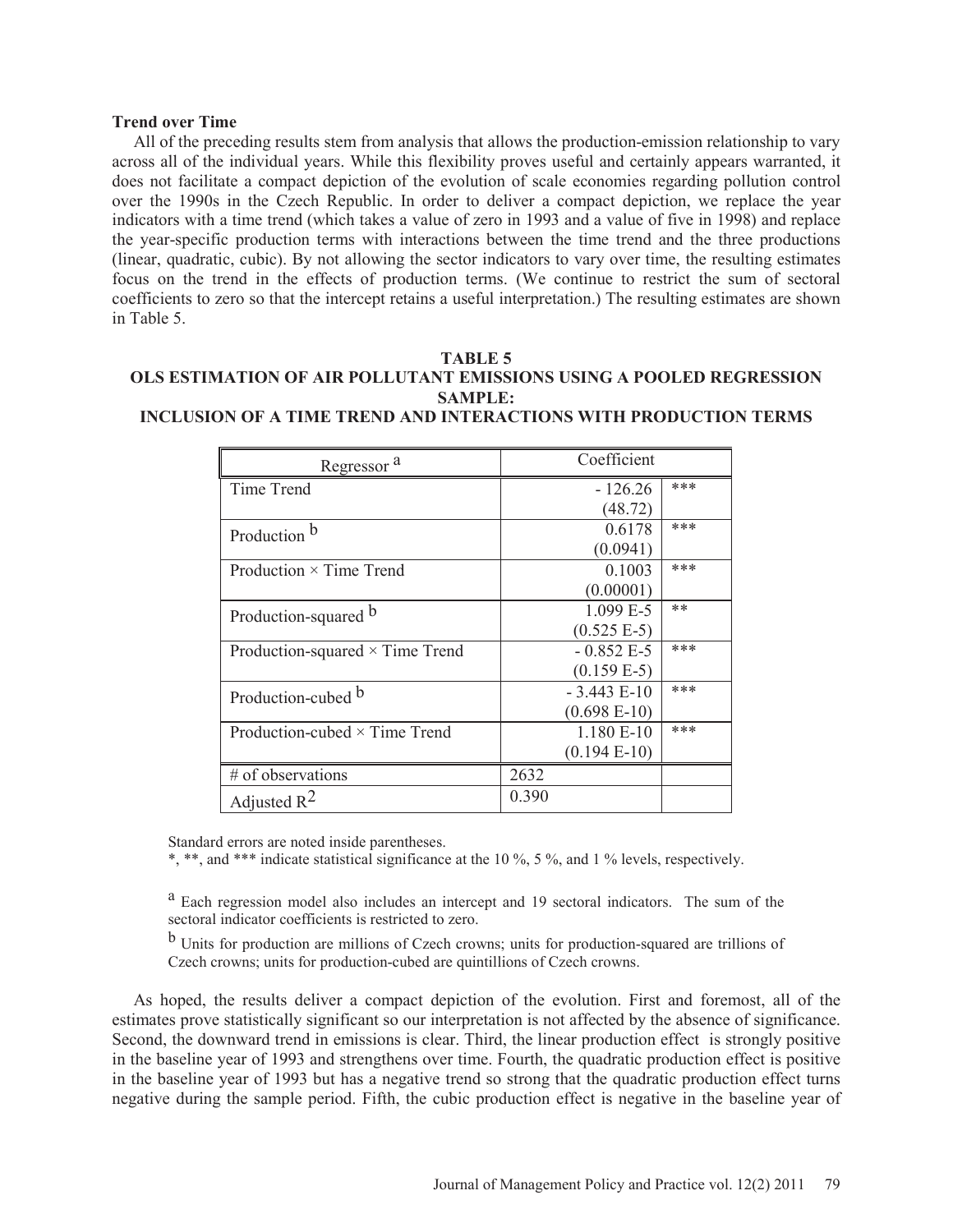1993 but has a positive trend so strong that the cubic production effect turns positive during the sample period. The latter two sets of results indicate that economies of scale are growing over time at lower levels of production, while diseconomies of scale are growing over time at higher levels of production. In sum, these results support the preceding conclusions based on year-specific estimates in a compact package.

 Finally, we use these trend-based estimates to generate and display predicted emission values graphed against production levels, as shown in Figure 5. The graphed curves demonstrate two points. First, over the sample period the production-emissions relationship changes from mix of diseconomies and economies of scale (see Figure 1.b) to economies of scale. Second, over the sample period the peak of the production-emission curve shifts down from a production level of 37,000 million CZK to 25,000 million CZK, while the peak of emissions drops by nearly 50 % from 21,000 tons to 12,000 tons.



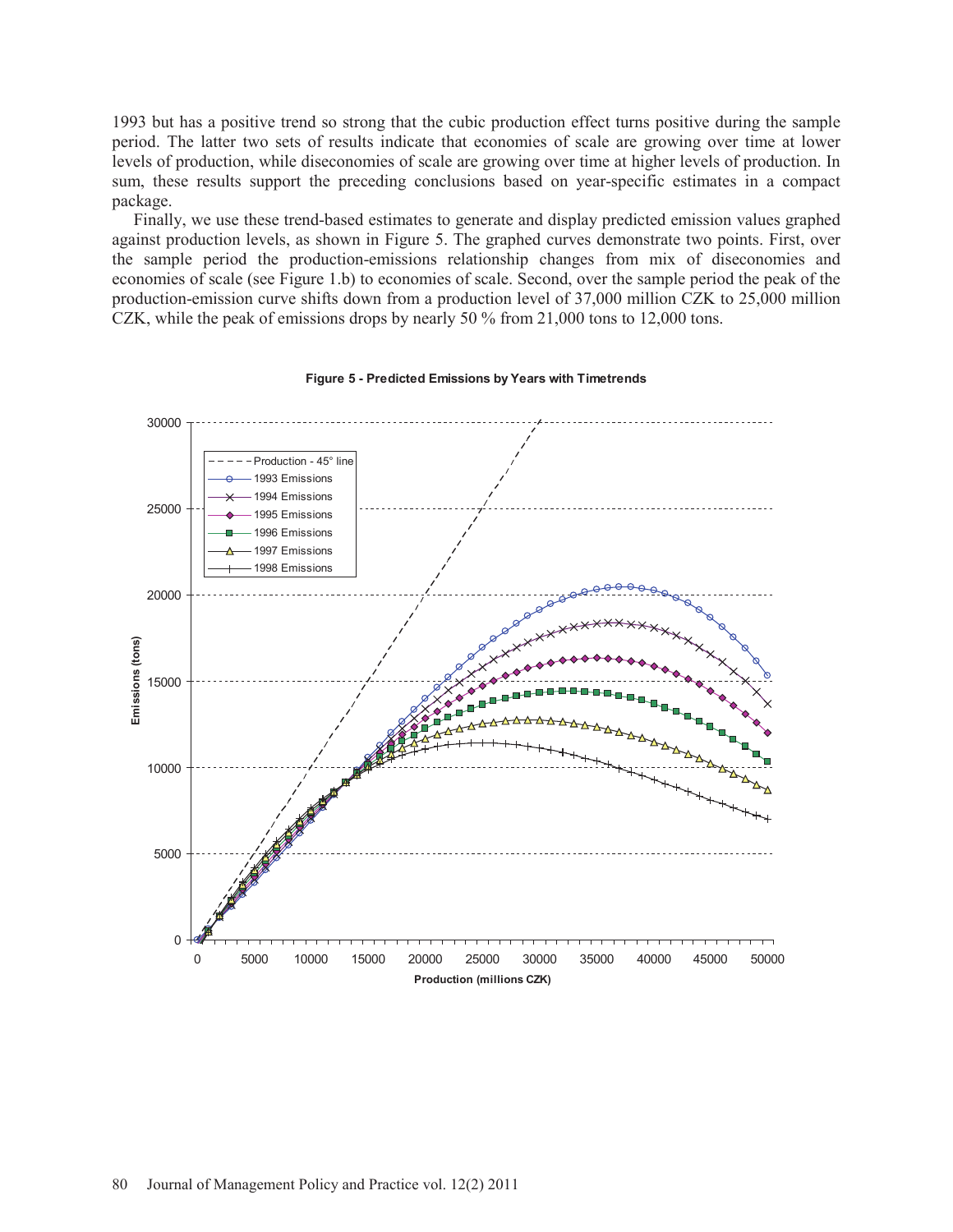#### **SUMMARY**

 Based on our analysis of Czech firms in the years 1993 to 1998, we conclude that the average Czech firm enjoys economies of scale and encounters diseconomies of scale - depending on the production level - with respect to emission controls, in every year except 1996. In this exceptional year, the average Czech firm enjoys only economies of scale, regardless of the production level. In all but one of the unexceptional years - 1997, as production rises, firms initially face diseconomies of scale, while eventually enjoying economies of scale. In 1997, similar to 1996, the average Czech firm enjoys economies of scale for practically every level of production found within the studied sample. Thus, larger firms - in terms of production - are better able to manage their emissions.

 However, the difference between economies and diseconomies of scale are meaningful mostly, if not exclusively, at the upper range of production levels. Therefore, we are compelled to qualify our main conclusion: quite large firms are better able to manage their emissions than moderately large or small firms.

 These results generate policy implications. When placing pollution control restrictions on facilities, Czech policymakers should avoid the conventional wisdom that "bigger is better" without proper qualification. Policymakers should realize that "bigger" is not always "better": it appears to depend on the scale of production. As a matter of fact, for most of the years in our sample, moderately large firms are worse than, not better, than small firms at controlling air pollutant emissions. Thus, policymakers should consider the level of production when writing air pollution control permits. This point notwithstanding, for most firms, the difference between economies and diseconomies of scale appears of minor importance. Therefore, for most small- to moderately-sized firms, the consideration of production scale effects need not be critical.

### **NOTES**

1. For the purposes of this conceptual framework, we assume that  $\alpha$  is non-negative. For the purposes of illustration in Figure 1, we assume  $\alpha$  equals zero, which implies no emissions when production is absent. For the econometric analysis, we place no restrictions on the value of  $\alpha$  since we do not know the exact shape of the polynomial function. By not restricting the value of  $\alpha$ , the econometric analysis is able to estimate at least an approximation of any unknown higher-order polynomial function.

2. After 1989, the last year under communist control, GDP declined each year between 1990 and 1992, accumulating a 15.4 % reduction - relative to 1989 - by 1992.

3. Further details on air protection policies, country-wide emissions, environmental investment, and environmental issues related to EU accession are available upon request.

4. Estrin et al. (2009) provide a survey of studies on the effects of privatization on firm-level performance in various transition economies.

5. Estimation of values that are adjusted according to the Czech Producer Price Index would generate nearly identical results since the Consumer Price Index and Producer Price Index are strongly and significantly correlated ( $p=0.997$ ,  $p=0.00001$ ).

6. Use of a balanced panel in the context of a transition economy seems especially ill-advised. One expects many firms to enter and exit the market. This entry and exit is especially important for our study since these movements may represent the main venue for incorporating technological advancement, including more efficient management techniques, and increasing their prevalence, through attrition of those firms lacking them, into our sample of firms. Those firms who remain for the entire sample period poorly represent the relevant population. For this reason, we see little need to estimate a balanced panel dataset even merely to compare the estimation results as a check for robustness. If a balanced panel represents a highly biased sample, one would not expect the correspondingly biased estimation results to "confirm" the unbalanced panel estimates.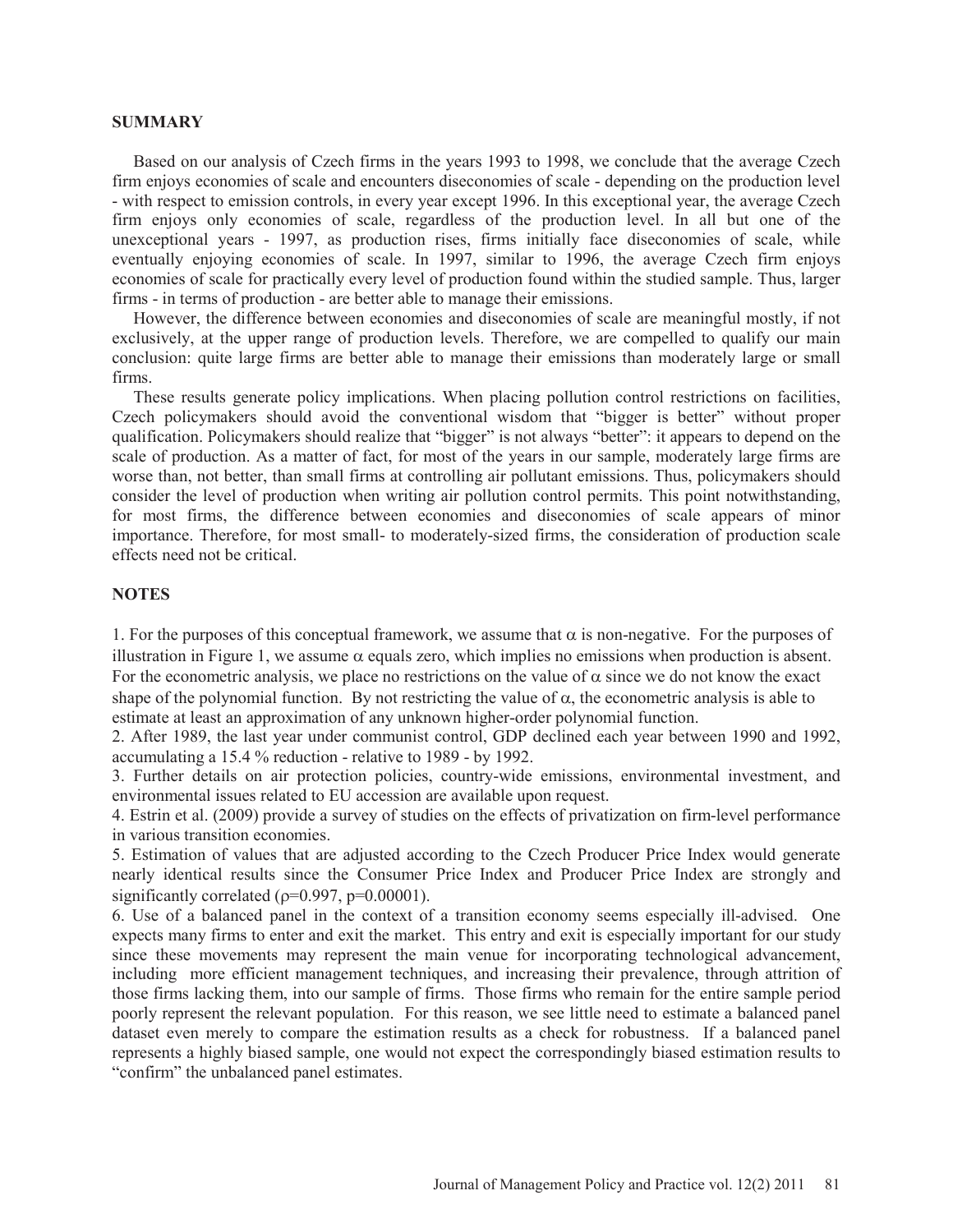7. While unfortunate, this limited overlap does not indicate a problem with the data. Instead, it may simply indicate that firms included in the Aspekt database do not own large stationary air emission sources. In this way, the Aspekt database need not completely represent large stationary air polluters. Therefore, our results may not generalize to all or most large stationary air polluters. The opposite concern is not relevant. The REZZO-1 database is fully comprehensive of all large polluters.

8. We also apply these additional screening criteria: positive total assets and positive fixed assets.

9. Missing values, not inconsistent values, cause most of the reduction in sample size. The final sample size is highly comparable to previous studies of firms in the Czech Republic (e.g., Kocenda and Svejnar, 2002).

10. Alternative analysis estimates air pollutant emissions relative to production ("relative emissions"). To generate relative emissions, this alternative analysis divides the absolute emissions level by the production level. This alternative form may also plausibly capture firm-level environmental performance. However, this alternative form has two disadvantages. First, it does not permit a general analysis of economies and diseconomies of scale. Second, estimation of relative emissions generates much less meaningful and significant results, as judged by *a priori* coefficient sign expectations, estimated individual coefficients, and overall explanatory power.

 11. Previous studies of environmental performance also incorporate a contemporaneous measure of production as an explanatory factor, implicitly treating production as pre-determined with respect pollution (Mickwitz, 2003; Foulon et al., 2002; Bluffstone, 1999; Khanna and Damon, 1999; Magat and Viscusi, 1990). As important, based on highly similar data from the Czech Republic, Earnhart and Lizal (2006a) use Granger causality tests to demonstrate that production appears to Granger-cause emissions yet emissions do not appear to Granger cause production, i.e., the Granger causality test statistics reject the null hypothesis of zero influence in the former case but cannot reject the null hypothesis of zero influence in the latter case.

12. By estimating each year separately, the sample size for each regression equation differs from year to year because the panel of Czech firms is unbalanced.

13. The Hausman test statistic is  $\gamma^2$ -distributed with 7 degrees of freedom.

### **REFERENCES**

Arora, S. & Cason, T. (1995). An Experiment in Voluntary Environmental Regulation: Participation in EPA's 33/50 Program. *Journal of Environmental Economics and Management*, 28, (3), 271-286.

Arora, S. & Cason, T. (1996). Why Do Firms Volunteer to Exceed Environmental Regulations? Understanding Participation in EPA's 33/50 Program. *Land Economics*, 72, (4), 413-432.

Claessens, S. & Djankov, S. (1999). Ownership Concentration and Corporate Performance in the Czech Republic. *Journal of Comparative Economics*, 27, (3), 498-513.

Czech Ministry of Environment (1998). *Statistical Environmental Yearbook of the Czech Republic*, Prague: Czech Ministry of the Environment.

Djankov, S. (1999). Ownership Structure and Enterprise Restructuring in Six Newly Independent States. *Comparative Economic Studies*, 41, (1), 75-95.

Earnhart, D. & Lizal, L. (2006a). Effects of Ownership and Financial Performance on Corporate Environmental Performance. *Journal of Comparative Economics*, 34, (1), 111-129.

Earnhart, D. & Lizal, L. (2006b). Corporate Environmental Performance in a Transition Economy: Scale of Production and Sectoral Differences. *Comparative Economic Studies*, 48, 662-681.